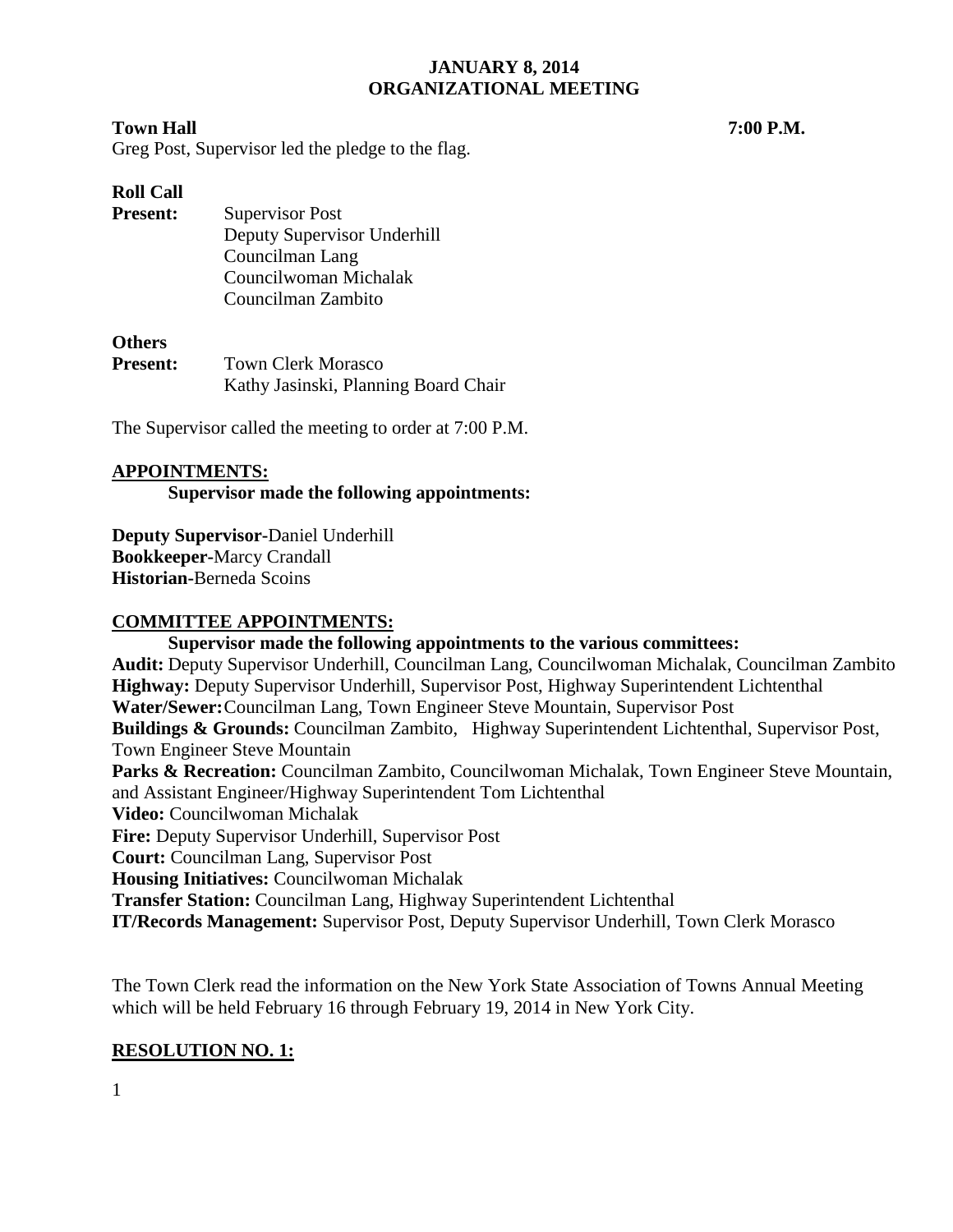Councilman Lang offered the following:

# **GENERAL ORGANIZATIONAL RESOLUTION**

**RESOLVED,** that the following appointments be and are hereby made for the one year term beginning January 1, 2014 and ending December 31, 2014:

| OFFICE/DESIGNATION                              | <b>APPOINTEE</b> |
|-------------------------------------------------|------------------|
| Landfill CoordinatorThomas Lichtenthal          |                  |
| Registrar of Vital StatisticsTeressa M. Morasco |                  |
|                                                 |                  |
| Water/Sewer Billing ClerkSandra Baubie          |                  |

and be it further

**RESOLVED**, that the following rates, hours, schedules, and conditions be and hereby are established for the one year term beginning January 1, 2014 and ending December 31, 2014;

- a. Mileage reimbursement rate for the use of a private vehicle in the conduct of official Town business shall be \$.56 per mile.
- b. Personal Development expenses for Town officers and employees is hereby authorized to \$1,000.00 per year; each such personal development expense shall require Town Board approval, amounts in excess must be approved by the Town Board. All meals per day shall not exceed \$40.00.
- c. One Employee is hereby authorized to \$1,950.00 to participate in Leadership Genesee, requiring Town Board approval.
- d. The schedule of Regular/Official meeting of the Batavia Town Board shall be the third  $(3<sup>rd</sup>)$ Wednesday of each month, beginning at 7:00 o'clock p.m. and such regular meetings shall be held at the Batavia Town Hall, 3833 West Main Street Road, Batavia, New York.
- e. The schedule of Work Sessions of the Batavia Town Board shall be each Wednesday, beginning at 5:00 o'clock p.m. and shall be held at the Batavia Town Hall, 3833 West Main Street Road, Batavia, New York.
- f. The schedule of the Planning Board meetings shall be the first (1st) and third (3rd) Tuesday of each month, beginning at 7:30 o'clock p.m. and shall be held at the Batavia Town Hall, 3833 West Main Street Road, Batavia, New York.
- g. The schedule of the Zoning Board of Appeals meetings shall be the third (3rd) Monday of each month, beginning at 7:00 o'clock p.m. and shall be held at the Batavia Town Hall, 3833 West Main Street Road, Batavia, New York.
- h. The Town Highway Superintendent is hereby authorized to make purchases under the Genesee County Contract.
- i. Office hours at the Town Hall are hereby set at 8:30 a.m. until 4:30 p.m., Monday, Tuesday, Thursday, and Friday, Wednesday, 8:30 a.m. until 7:00 p.m., excepting recognized holidays.
- j. The Daily News (Batavia) is hereby designated as the Town's official newspaper.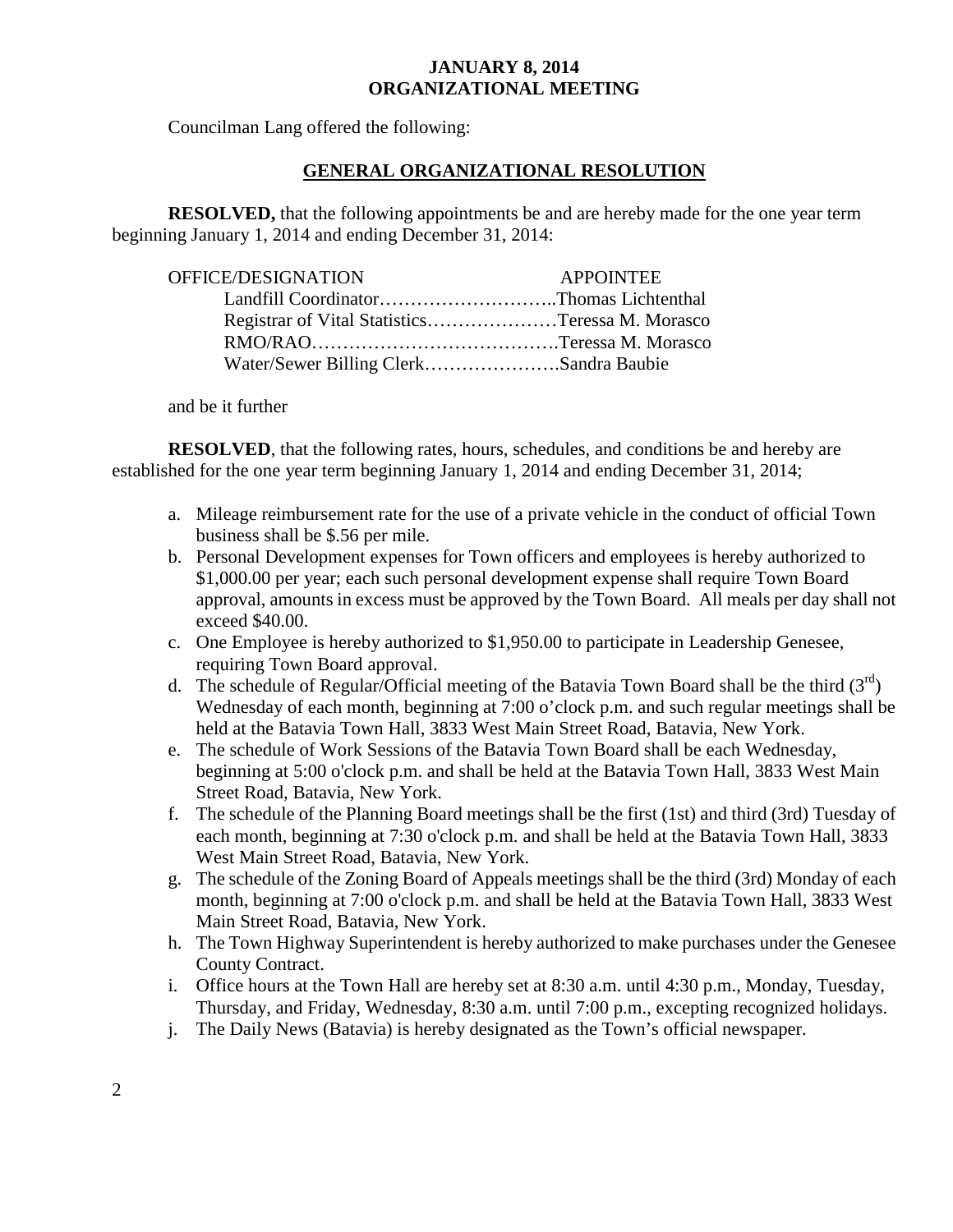#### **Second by:** Deputy Supervisor Underhill **Ayes:** Lang, Underhill, Michalak, Zambito, Post **APPROVED by unanimous vote** (5-0)

# **RESOLUTION NO. 2:**

Deputy Supervisor Underhill offered the following:

# **ADOPTION OF SALARIES FOR 2014**

# **RESOLVED**, the Batavia Town Board hereby adopts the following salaries for 2014

#### **ELECTED**

| Supervisor               | \$30,000.00 |
|--------------------------|-------------|
| Deputy Supervisor        | \$15,000.00 |
| Councilman (3)           | \$10,000.00 |
| Town Clerk/Tax Collector | \$64,300.00 |
| Highway Superintendent   | \$16,540.00 |
| <b>Town Justice</b>      | \$24,000.00 |
| <b>Town Justice</b>      | \$24,000.00 |

| <b>APPOINTED</b>                               |                                   |  |
|------------------------------------------------|-----------------------------------|--|
| Assessor                                       | \$24.52 per hour                  |  |
| <b>Assessor Shared Services</b>                | \$14,000.00                       |  |
| <b>Assessor Trainee</b>                        | \$31.25 per hour                  |  |
| Assessment Aide                                | $$18.36 - $24.04$ per hour        |  |
| <b>Assessment Clerk-Part-time</b>              | \$12.00 - \$15.50 per hour        |  |
| <b>Building Inspector</b>                      | \$25.48 - \$31.25 per hour        |  |
| Clerk-Typist                                   | $$12.00 - $22.90$ per hour        |  |
| Clerk of the Works                             | \$30.00 per hour                  |  |
| Code Enforcement Officer                       | \$31.57 per hour                  |  |
| <b>Court Justice Clerk</b>                     | \$16.59 - \$17.26 per hour        |  |
| Court Attendant                                | \$18.00 per hour                  |  |
| Deputy Town Clerk/Tax Collector                | \$19.45 per hour                  |  |
| <b>Engineering Technician</b>                  | $\sqrt{$18.69 - $32.48}$ per hour |  |
| Fire Insp./Zoning Ordinance Compliance Officer | \$17.00 per hour                  |  |
| Heavy Equipment Operator (HEO)                 | \$25.49 per hour                  |  |
| Highway Employees (MEO)                        | \$22.00 - \$25.49 per hour        |  |
| Highway Employee (MEO) On Call/As Needed       | \$18.00 - \$22.00 per hour        |  |
| Laborer                                        | \$15.00 - \$23.00 per hour        |  |
| Landfill Equipment Coordinator                 | \$8,486.00                        |  |
| Planning Board Chairman                        | \$5,679.00                        |  |
| <b>Planning Board Secretary</b>                | $$130.00$ per meeting             |  |
| Planning Board Members (7)                     | \$82.00 per meeting               |  |
| Planning Intern                                | \$10.00 - \$15.00 per hour        |  |
| Recycling Attendant                            | \$15.00 per hour                  |  |
| <b>Registrar of Vital Statistics</b>           | \$734.00                          |  |
| Secretary to the Supervisor                    | \$30.80 per hour                  |  |
| Sr. Water/Sewer Maintenance Employee           | $$25.49$ per hour                 |  |
| Sanitary Landfill Coordinator                  | \$4,243.00                        |  |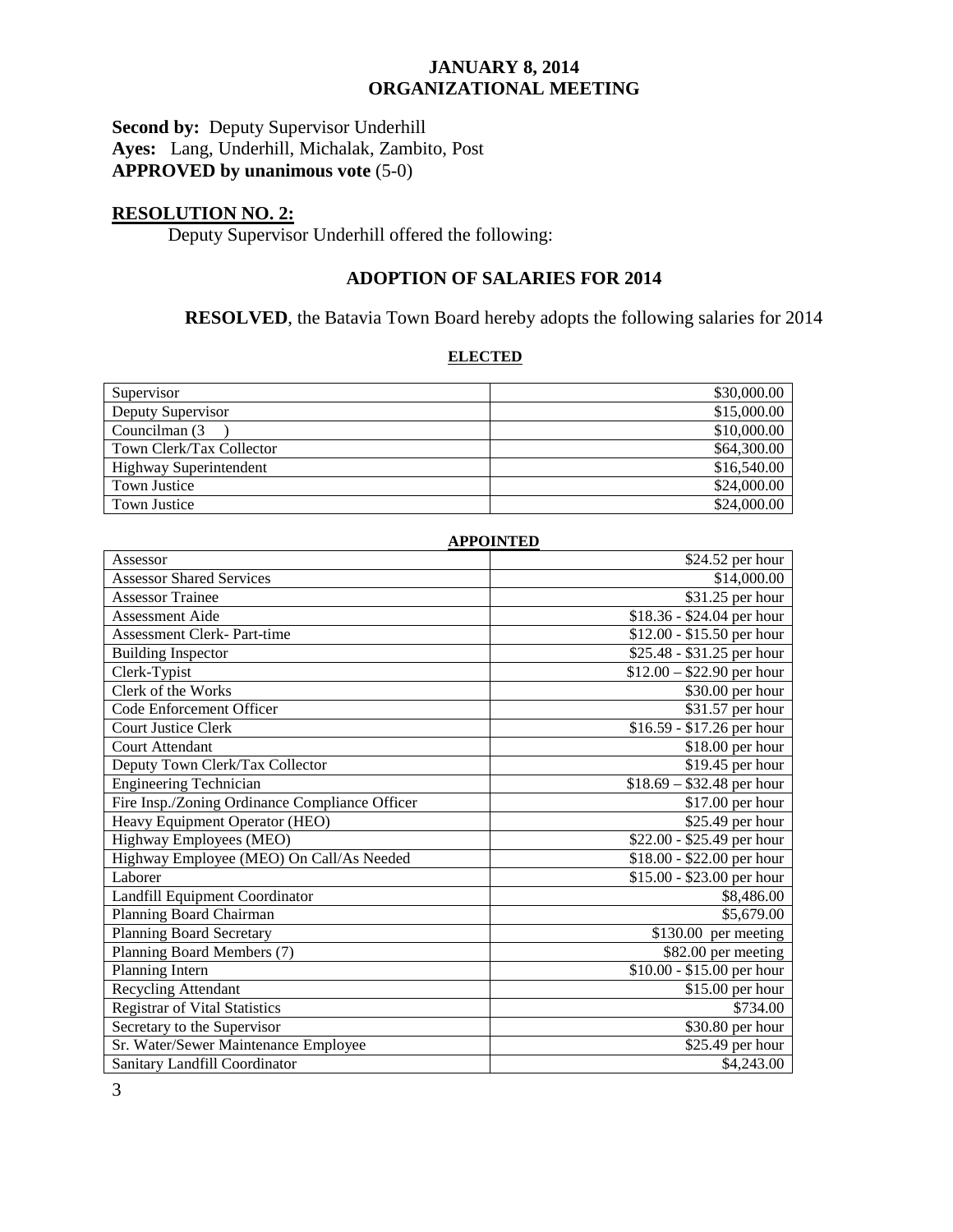| Superfund Landfill Coordinator     | \$4,243.00                 |
|------------------------------------|----------------------------|
| Supervisor's Bookkeeper            | $$22.90$ per hour          |
| Town Engineer                      | \$67.35 per hour           |
| Town Engineer-Assistant            | \$50.00 per hour           |
| Town Historian                     | \$5,000.00                 |
| Utility Coordinator/Data Analyst   | \$41.48 per hour           |
| Water/Sewer Billing Clerk          | $$19.45$ per hour          |
| Water/Sewer Foreman                | \$10,022.00                |
| Water/Sewer Laborer                | $$18.00 - $23.00$ per hour |
| Water/Sewer Maintenance Employee   | $$25.49$ per hour          |
| Zoning Board of Appeals Member (4) | \$50.00 per meeting        |
| Zoning Board Chairman              | \$1,320.00                 |
| <b>Zoning Board Secretary</b>      | \$75.00 per meeting        |

**Second by: Councilman Lang Ayes:** Underhill, Lang, Michalak, Zambito, Post **APPROVED by unanimous vote** (5-0)

#### **RESOLUTION NO. 3:**

Supervisor Post offered the following:

#### **RESOLUTION ESTABLISHING WORKDAY FOR ELECTED AND APPOINTED OFFICIALS**

**RESOLVED,** the Batavia Town Board hereby establishes the following as a standard workday for elected and appointed officials for the purpose of determining days worked reportable to the New York State and Local Employees' Retirement System:

#### ELECTED OFFICIALS

Supervisor Deputy Supervisor Councilperson Town Justice

Five day work week, six (6) hour day.

Town Clerk/Tax Collector Highway Superintendent

Five day work week, eight (8) hour day. APPOINTED OFFICIALS

> Court Attendant Members of Board of Zoning Appeals Members of Planning Board Recycling Attendant Town Engineer Town Historian

Five day work week, six (6) hour day.

Assessor Assessor Trainee Assessment Aide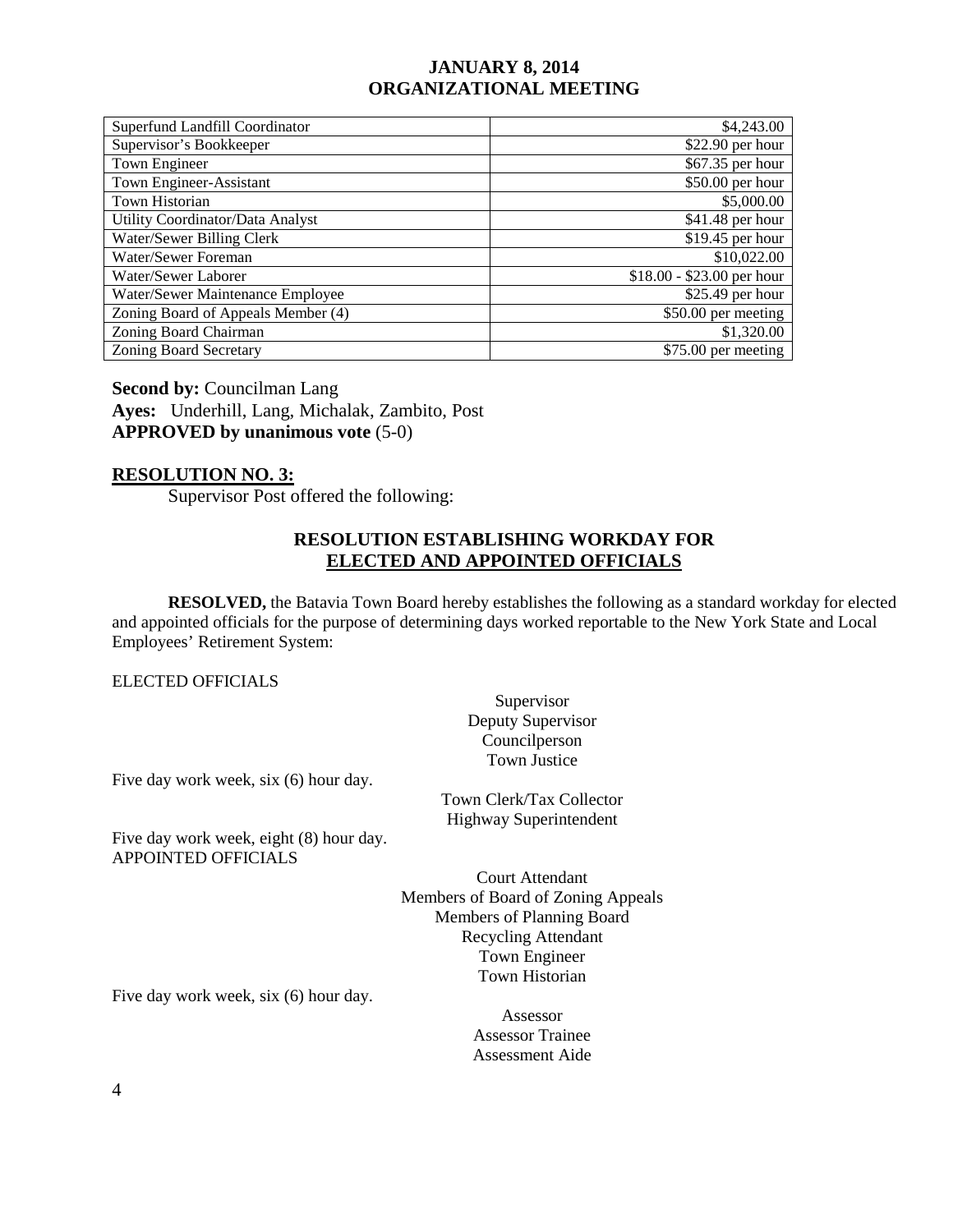Assessment Clerk Assistant Town Engineer Building Inspector Clerk-Typist Clerk of the Works Code Enforcement Officer Court Justice Clerk Deputy Town Clerk/Deputy Tax Collector Engineer Technician Fire Inspector/Zoning Ordinance Compliance Officer **HEO** Laborer Landfill Equipment Coordinator MEO Planning Intern Registrar of Vital Statistics Secretary to Supervisor Sr. Water/Waste Water Maintenance Utility Coordinator/Data Analyst Water/Sewer Billing Clerk Water/Waste Water Maintenance

Five day work week, eight (8) hour day.

**Second by:** Councilman Zambito **Ayes:** Post, Zambito, Lang, Underhill, Michalak **APPROVED by unanimous vote** (5-0)

#### **RESOLUTION NO. 4:**

Councilwoman Michalak offered the following:

#### **ESTABLISHING RULES OF PROCEDURE OF THE BATAVIA TOWN BOARD FOR 2013**

**RESOLVED,** that the Batavia Town Board hereby establishes and adopts the following Rules of Procedure for the year 2014:

- 1.) **RULES OF ORDER:** The conduct of meetings of the Batavia Town Board shall be governed by the provisions of Robert's Rules of Order, with the following exceptions (1.) all votes of the Batavia Town Board shall be oral, and the names of all Town Board members present and their votes shall be recorded and entered into the official minutes by the Town Clerk, (2.) in other instances where Roberts Rules contradicts Town Law, Town Law will prevail.
- 2.) **TIMELY DISTRIBUTION:** Those items requiring the attention of the Town Board, as well as those items necessary to the conduct of regular meetings (i.e., agendas, minutes of previous meetings, prepared resolutions, contracts) should be available to Town Board members not later than the close of business on the Friday prior to the meeting at which action is scheduled. The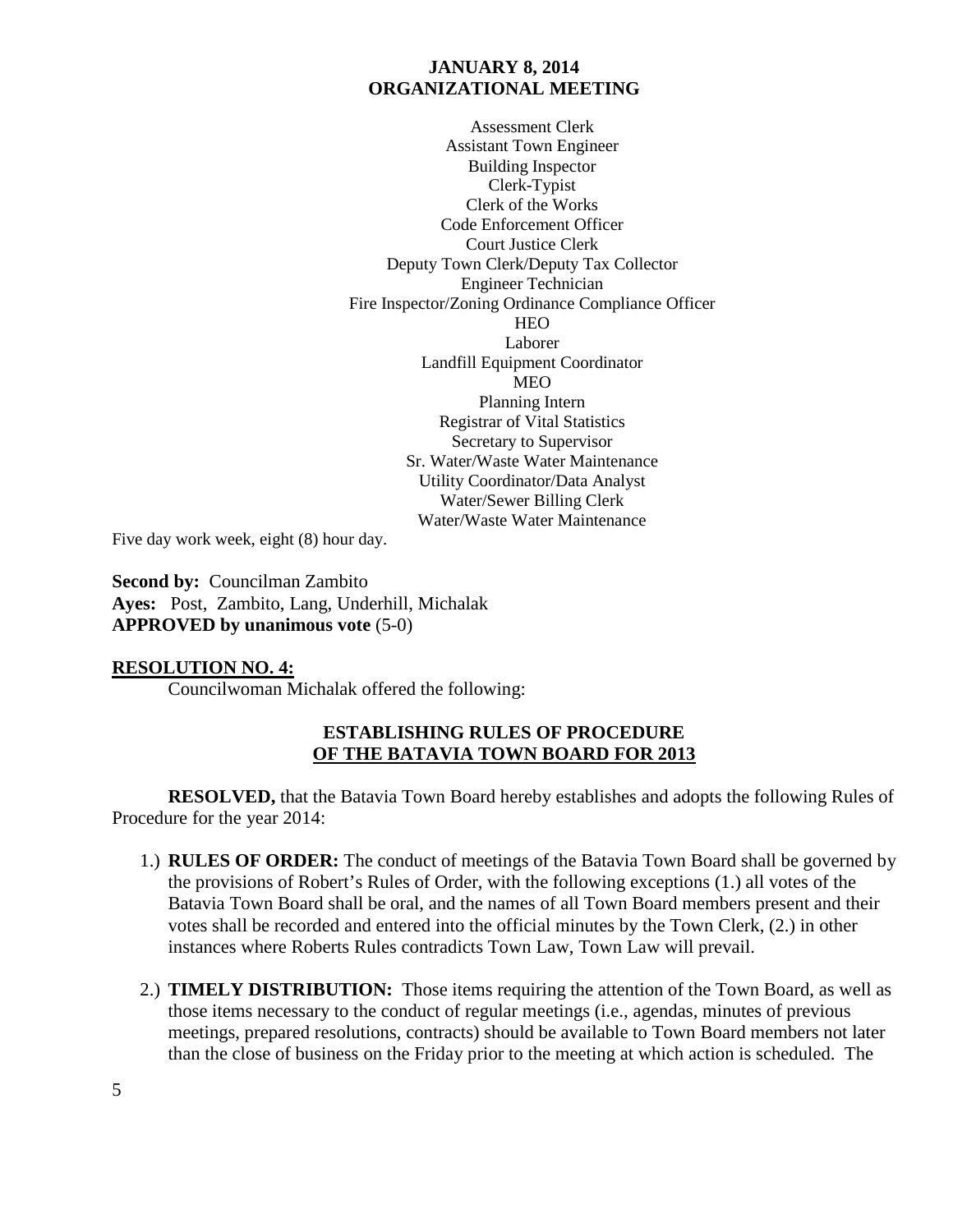Board will not act on such items (received later than described), and action on items received untimely by Board Members will be deferred to the next regularly scheduled Town Board meeting. To accommodate unforeseen circumstances, however, this rule may be suspended by an affirmative majority vote of the Town Board.

- 3.) **PUBLIC PARTICIPATION:** The responsible and orderly participation of the public (i.e., the audience actually present) at official meetings of the Batavia Town Board shall be encouraged and shall be permitted according to the Rules for Public Participation as may be adopted by resolution of the Town Board.
- 4.) **PUT THE QUESTIONS:** A Town Board Member, by motion may request, "that a question be now put to vote". A motion to "put the question" is not debatable or subject to amendments. The main question shall be on the passage of the matter under consideration, but when amendments are pending the question shall first be taken upon amendments in there order. A motion to "put the question" shall be seconded and passed by a roll call of an affirmative majority vote of the Town Board.
- 5.) **OFFICIAL MINUTES:** The Town Clerk in accordance with Town Law Section 30 (1) "shall keep a complete and accurate record of the proceedings of each meeting", but it is not necessary to keep a record of the proceedings verbatim. The Town Clerk's function in taking the minutes is purely ministerial and he/she has no discretion to include in the minutes only those discussions, which he/she thinks are important. Therefore all discussion and proceedings, unless they fall under a specific statutory requirement, will be recorded referencing the main points only.
- 6.) **AUDIT:** An Audit Committee consisting of all four (4) Town Board Members shall be appointed by the Town Supervisor. Individual vouchers of the Abstract shall indicate the recommendation of the Town Supervisor for Audit Committee approval

**Second by:** Councilman Zambito **Ayes:** Michalak, Zambito, Lang, Underhill, Post **APPROVED by unanimous vote** (5-0)

#### **RESOLUTION NO. 5:**

Councilman Zambito offered the following:

# **POLICY CONCERNING PUBLIC PARTICIPATION AT TOWN BOARD MEETINGS**

**WHEREAS,** the Batavia Town Board is interested in and is receptive to the genuine concerns and sincere expressions of all Town residents.

**RESOLVED,** the Supervisor will provide for an orderly and productive forum for public (audience) participation at all meetings of the Town Board, where such participation will be afforded to all residents equally.

**RESOLVED,** each speaker will be limited to five (5) minutes to speak, if necessary, at the time of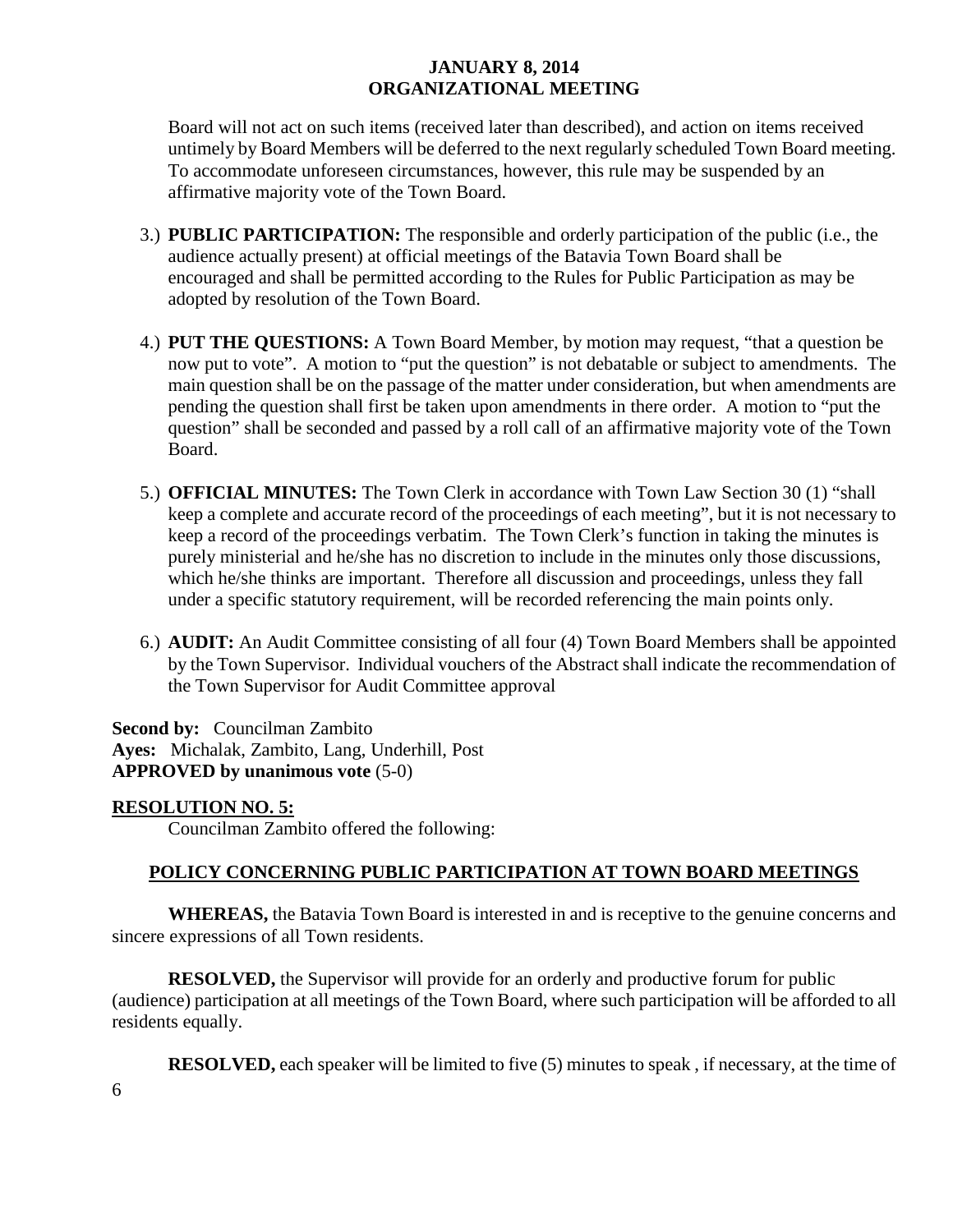Public Participation, however they or anyone else may also speak for five (5) minutes at the time a resolution is being discussed.

**Second by: Councilwoman Michalak Ayes:** Zambito, Michalak, Lang, Underhill, Post **APPROVED by unanimous vote** (5-0)

#### **RESOLUTION NO. 6:**

Councilman Lang offered the following:

# **DESIGNATION OF OFFICIAL DEPOSITORY**

**RESOLVED,** that the Batavia Town Board hereby designates the following as official depository of the Town of Batavia for all operational accounts:

#### Five Star Bank – Batavia, New York

**RESOLVED,** that the Batavia Town Board hereby designates the following as official depository of the Town of Batavia for Investment purposes:

- 1. M&T Bank, Oakfield, New York
- 2. Five Star Bank, Batavia, New York
- 3. Key Bank, Batavia, New York
- 4. Bank of Castile, Batavia, New York
- 5. First Niagara Bank, Batavia, New York

**Second by:** Deputy Supervisor Underhill **Ayes:** Lang, Underhill, Michalak, Zambito, Post **APPROVED by unanimous vote** (5-0)

#### **RESOLUTION NO. 7:**

Deputy Supervisor Underhill offered the following:

# **OFFICIAL UNDERTAKING OF MUNICIPAL OFFICIALS**

**WHEREAS**, various sections of New York State Town Law and Public Officers Law require that certain officials execute an Official Undertaking; and

**WHEREAS**, we, the Town Board of the Town of Batavia hereby require the Supervisor, Deputy Supervisor, Town Clerk,/Tax Collector, Deputy Town Clerk/Deputy Tax Collector, Town Justice, Town Justice Clerks, Secretary to the Supervisor, Bookkeeper, and Highway Superintendent to execute said Official Undertaking as required by said law;

# **NOW, THEREFORE**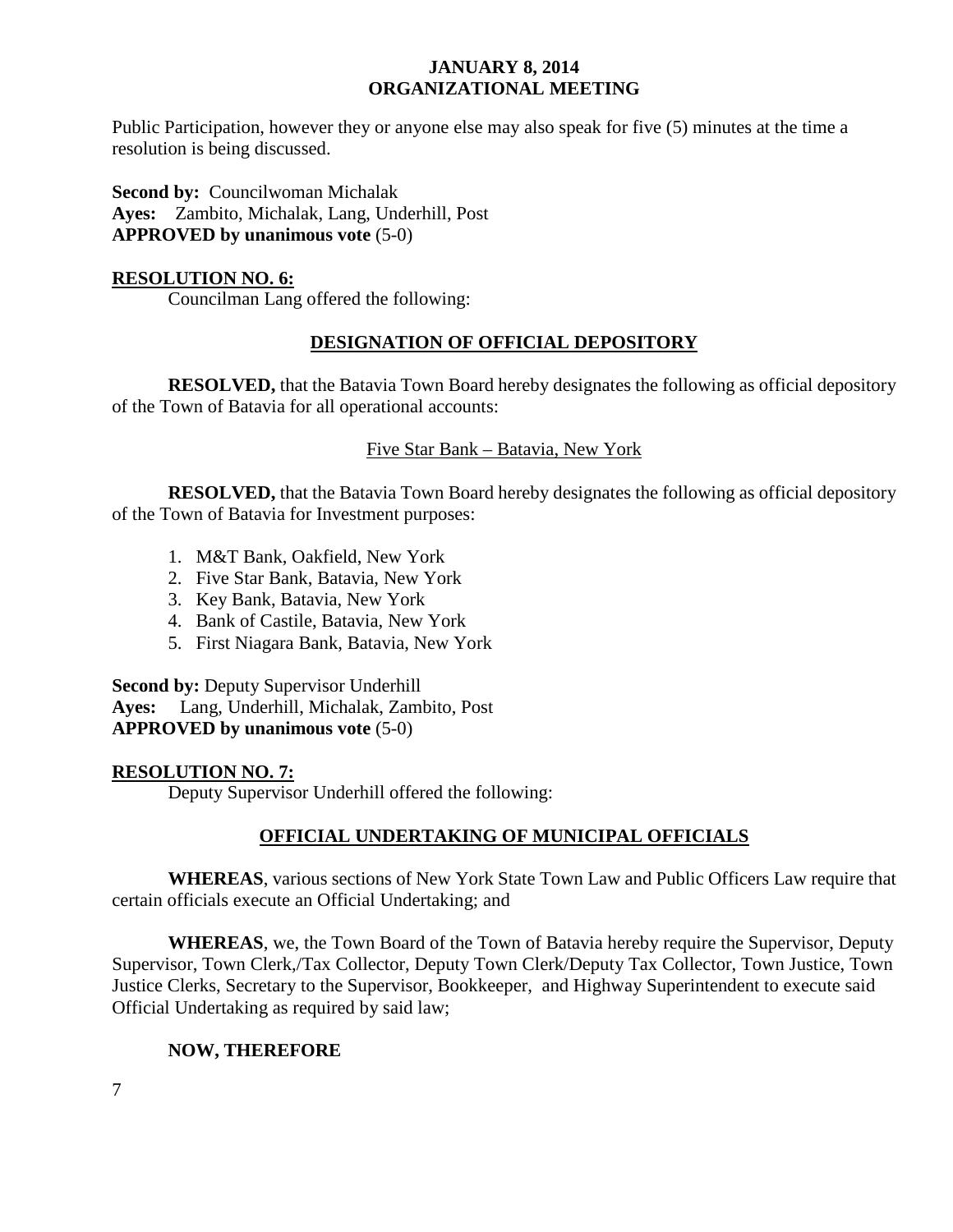**BE IT RESOLVED** that the Batavia Town Board hereby approves the document entitled "Town of Batavia Official Undertaking of Municipal Officers", annexed hereto, as to its form and manner of execution, and be it

**FURTHER RESOLVED,** The Town does and shall maintain insurance coverage, in the sum of \$1,000,000.00 for the Town Clerk/Tax Collector, Deputy Town Clerk/Deputy Tax Collector, Highway Superintendent, and Secretary to the Supervisor and in the sum of \$125,000 for the Bookkeeper, Court Clerks and Town Justices to indemnify against losses through the failure of the officers, clerks and employees covered there under faithfully to perform their duties or to account properly for all monies or property received by virtue of their positions or employment, and through fraudulent or dishonest acts committed by the officers, clerks and employees covered there under; and be it

**FURTHER RESOLVED,** that said Official Undertaking containing the notarized signatures of those named municipal officials be filed in the Office of the Town Clerk, as well as the original copies of the insurance policies indicating the sufficiency of the sureties to indemnify the Town against losses which may arise from failure of such officials to properly discharge their duties.

**Second by:** Councilman Zambito **Ayes:** Underhill, Zambito, Lang, Michalak, Post **APPROVED by unanimous vote** (5-0)

#### **TOWN OF BATAVIA OFFICIAL UNDERTAKING OF MUNICIPAL OFFICERS**

**WHEREAS**, Gregory H. Post, of the Town of Batavia, County of Genesee, New York, has been elected to the Office of Supervisor of the Town of Batavia, and

**WHEREAS**, Daniel Underhill, of the Town of Batavia, County of Genesee, New York, has been appointed to the Office of Deputy Supervisor of the Town of Batavia, and

**WHEREAS**, Teressa M. Morasco, of the Town of Batavia, County of Genesee, New York, has been elected to the Office of Town Clerk of the Town of Batavia and

**WHEREAS**, Teressa M. Morasco, of the Town of Batavia, County of Genesee, New York, has been elected to the Office of Town Tax Collector of the Town of Batavia, and

**WHEREAS**, Sandra M. Baubie, of the Town of Batavia, County of Genesee, New York, has been appointed to the Office of Deputy Town Clerk/Deputy Tax Collector of the Town of Batavia, and

**WHEREAS**, Michael L. Cleveland, of the Town of Batavia, County of Genesee, New York, has been elected to the Office of Town Justice of the Town of Batavia, and

**WHEREAS**, Thomas Williams, of the Town of Batavia, County of Genesee, New York, has been elected to the Office of Town Justice of the Town of Batavia, and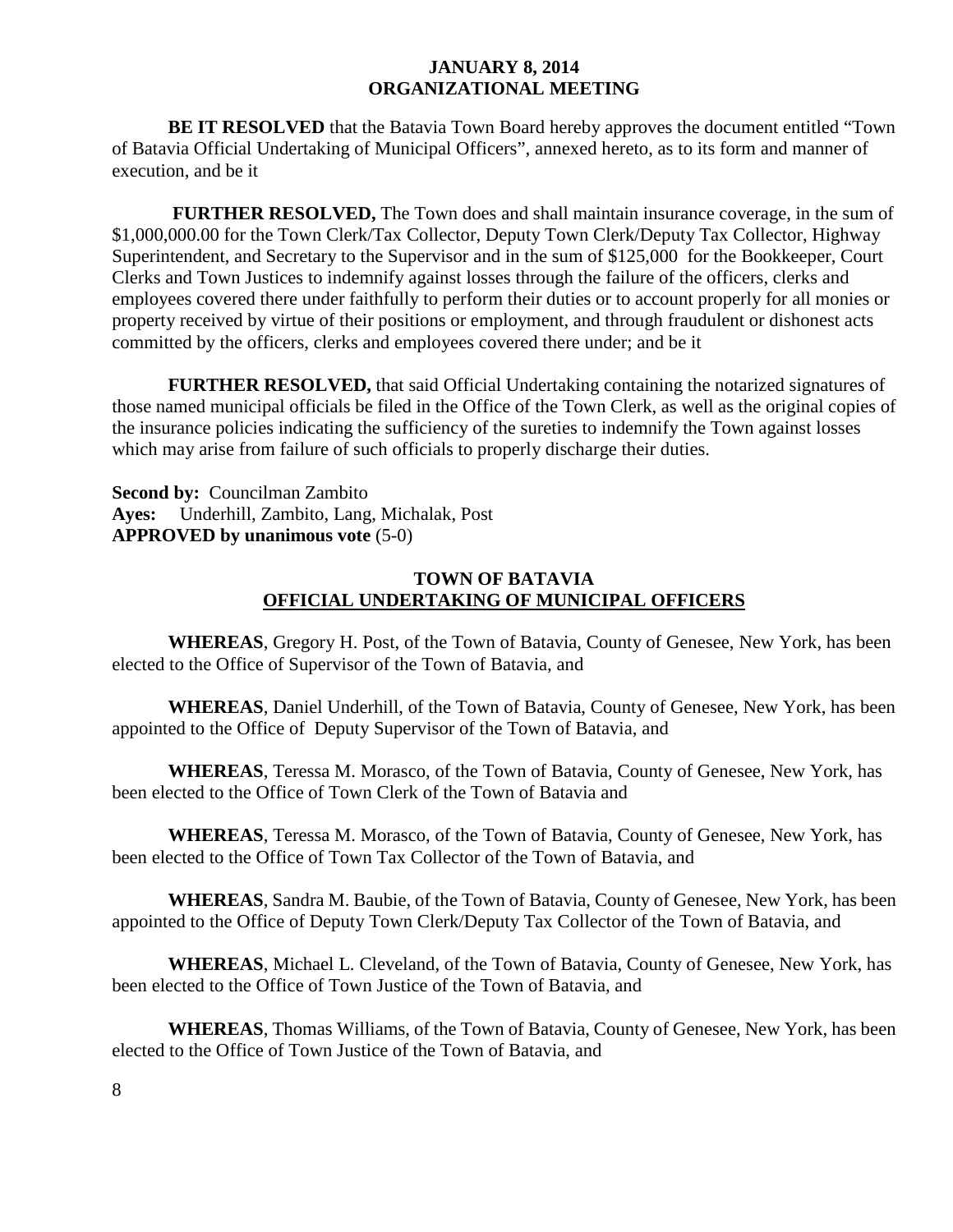**WHEREAS**, Sarah Sauka, of the Town of Batavia, County of Genesee, New York, has been appointed to the Office of Town Justice Clerk of the Town of Batavia, and

**WHEREAS**, Melissa Mason, of the Town of Batavia, County of Genesee, New York, has been appointed to the Office of Town Justice Clerk of the Town of Batavia, and

**WHEREAS**, Hiedi Librock, of the Town of Batavia, County of Genesee, New York, has been appointed to the Office of Secretary to the Supervisor of the Town of Batavia, and

**WHEREAS**, Marcy Crandall, of the Town of Batavia, County of Genesee, New York, has been appointed to the Office of Town Bookkeeper of the Town of Batavia, and

**WHEREAS**, Thomas Lichtenthal, of the Town of Batavia, County of Genesee, New York, has been elected to the Office of Superintendent of Highways of the Town of Batavia,

**NOW, THEREFORE**, I(we) as respective officer(s) above, do hereby undertake with the Town of Batavia that I(we) will faithfully perform and discharge the duties of my/our office, and will promptly account for and pay over all moneys or property received as a Town Officer, in accordance with the law or in default thereof, that the parties executing such undertaking will pay all damages, costs and expenses resulting from such default; and

This undertaking of the Town Supervisor is further conditioned upon that he will well and truly keep, pay over and account for all moneys and property, including any special district funds, belonging to the Town and coming into his hands as such Supervisor; and

This undertaking of the Deputy Town Supervisor is further conditioned upon that he will well and truly keep, pay over and account for all moneys and property, including any special district funds, belonging to the Town and coming into his hands as such Deputy Supervisor; and

This undertaking of the Town Clerk is further conditioned that she will well and truly keep, pay over and account for all moneys and property coming into her hands as such Town Clerk; and

This undertaking of the Tax Collector is further conditioned that she will well and truly keep, pay over and account for all moneys and property coming into her hands as such Tax Collector; and

This undertaking of the Deputy Town Clerk/Deputy Tax Collector is further conditioned that she will well and truly keep, pay over and account for all moneys and property coming into her hands as such Deputy Town Clerk/Deputy Tax Collector; and

This undertaking of the Town Justices further conditioned that he will well and truly keep, pay over and account for all moneys and property coming into is hands as such Town Justice; and

This undertaking of the Town Justice Clerks is further conditioned that she will well and truly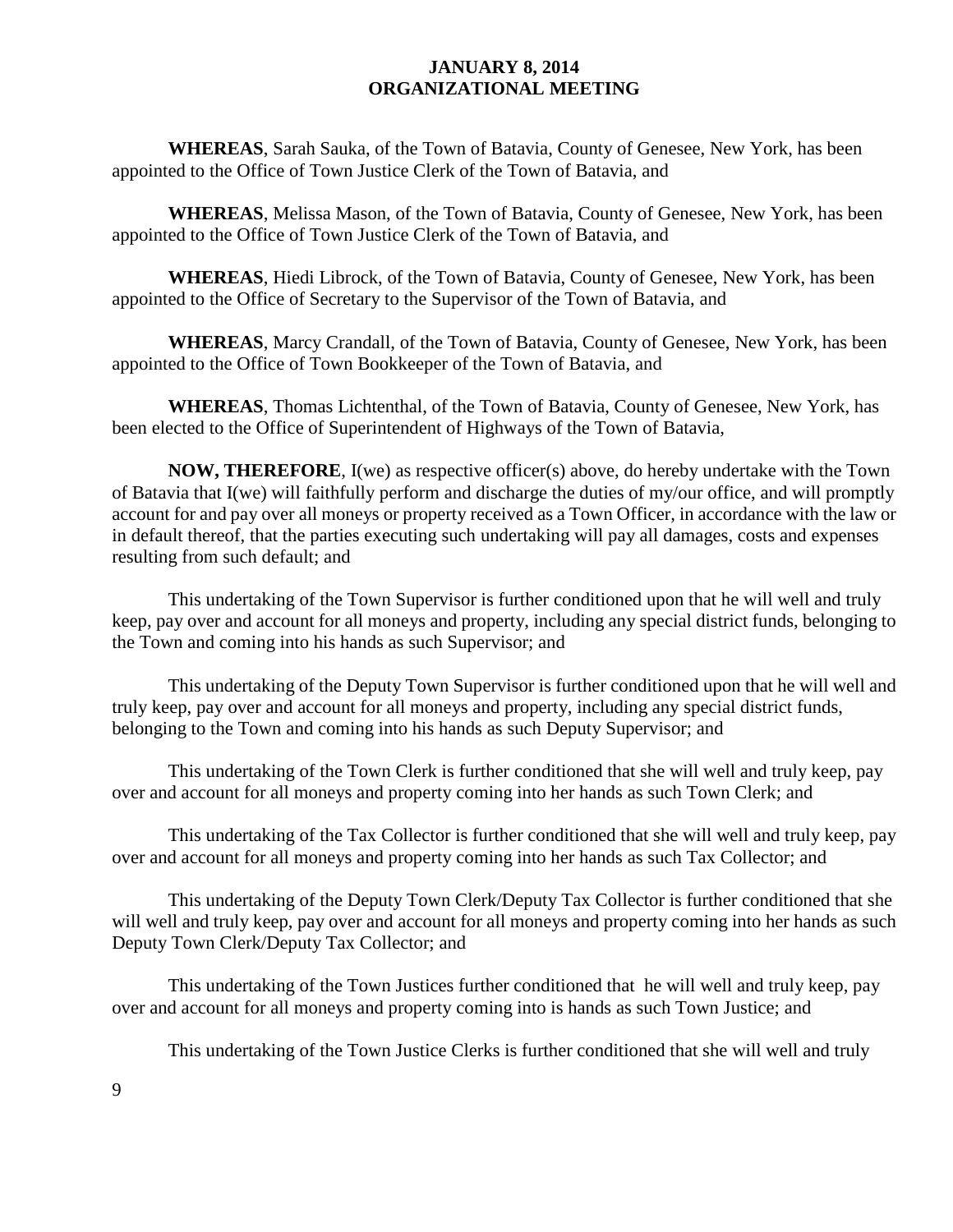keep, pay over and account for all moneys and property coming into her hands as such Town Justice Clerk; and

This undertaking of the Highway Superintendent is further conditioned that he will well and truly keep, pay over and account for all moneys and property coming into his hands as such Highway Superintendent; and

This undertaking of the Secretary to the Supervisor is further conditioned that she will well and truly keep, pay over and account for all moneys and property coming into her hands as such Secretary to the Supervisor; and

This undertaking of the Bookkeeper is further conditioned that she will well and truly keep, pay over and account for all moneys and property coming into her hands as such Bookkeeper.

Dated: January 8, 2014 Town of Batavia

Teressa M. Morasco Sandra M. Baubie

\_\_\_\_\_\_\_\_\_\_\_\_\_\_\_\_\_\_\_\_\_\_\_\_\_\_\_\_\_\_\_ \_\_\_\_\_\_\_\_\_\_\_\_\_\_\_\_\_\_\_\_\_\_\_\_\_\_\_\_\_\_\_ Michael L. Cleveland Thomas Williams Town Justice Town Justice

Sarah Sauka Melissa Mason

\_\_\_\_\_\_\_\_\_\_\_\_\_\_\_\_\_\_\_\_\_\_\_\_\_\_\_\_\_\_\_ \_\_\_\_\_\_\_\_\_\_\_\_\_\_\_\_\_\_\_\_\_\_\_\_\_\_\_\_\_\_\_ Gregory H. Post Daniel Underhill Town Supervisor Deputy Supervisor

\_\_\_\_\_\_\_\_\_\_\_\_\_\_\_\_\_\_\_\_\_\_\_\_\_\_\_\_\_\_\_ \_\_\_\_\_\_\_\_\_\_\_\_\_\_\_\_\_\_\_\_\_\_\_\_\_\_\_\_\_\_\_

\_\_\_\_\_\_\_\_\_\_\_\_\_\_\_\_\_\_\_\_\_\_\_\_\_\_\_\_\_\_\_ \_\_\_\_\_\_\_\_\_\_\_\_\_\_\_\_\_\_\_\_\_\_\_\_\_\_\_\_\_\_\_

\_\_\_\_\_\_\_\_\_\_\_\_\_\_\_\_\_\_\_\_\_\_\_\_\_\_\_\_\_\_\_ \_\_\_\_\_\_\_\_\_\_\_\_\_\_\_\_\_\_\_\_\_\_\_\_\_\_\_\_\_\_\_

Town Clerk/Tax Collector Deputy Town Clerk/ Deputy Tax Collector

Town Justice Clerk Town Justice Clerk

Hiedi Librock Marcy Crandall Secretary to the Supervisor Bookkeeper

\_\_\_\_\_\_\_\_\_\_\_\_\_\_\_\_\_\_\_\_\_\_\_\_\_\_\_\_\_\_\_

Thomas Lichtenthal Highway Superintendent

STATE OF NEW YORK:

:SS:

COUNTY OF GENESEE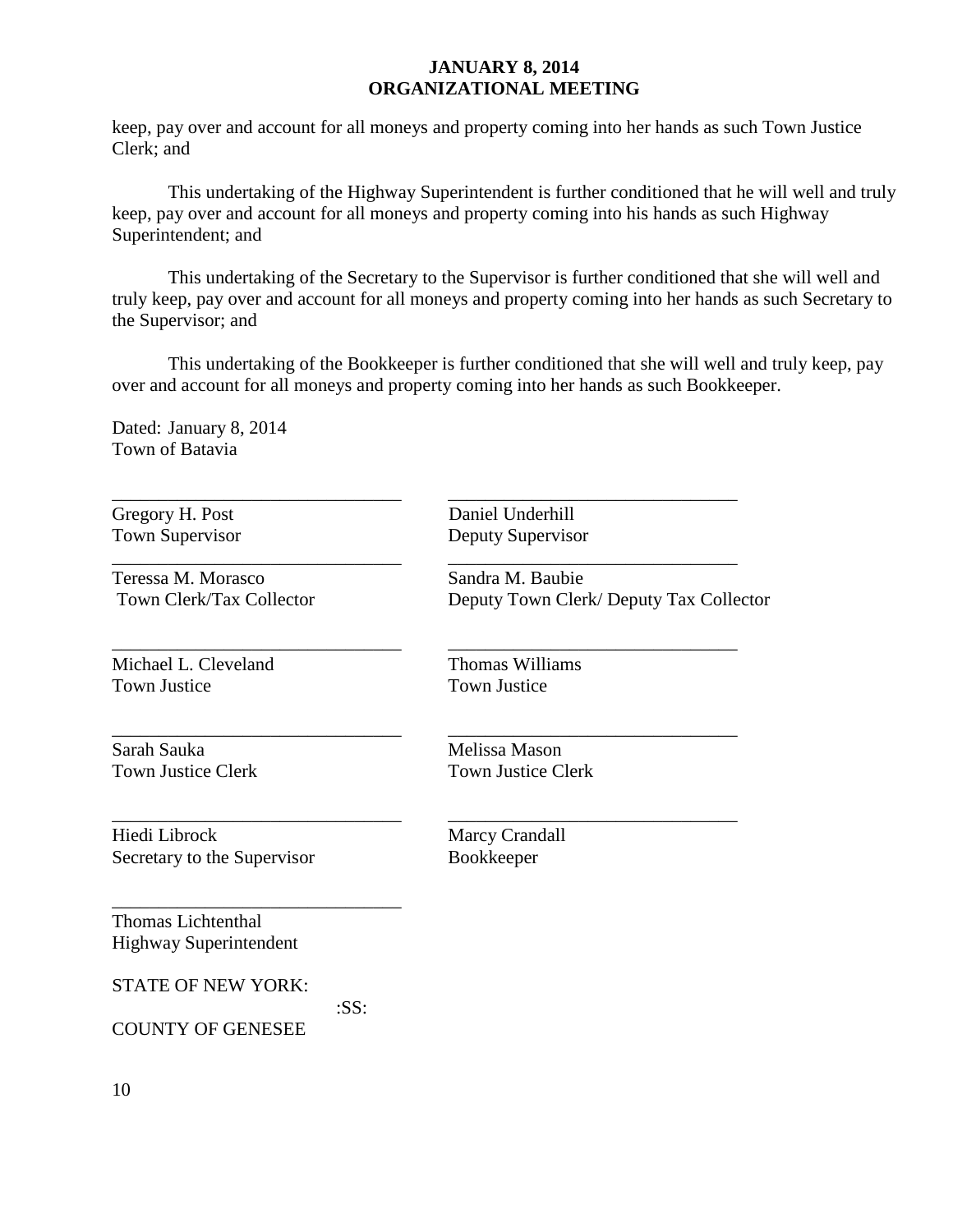On the day of day of  $\frac{1}{20}$ , 20  $\frac{1}{20}$  before me, the undersigned, a Notary Public in and for said State, personally appeared personally known to me or in and for said State, personally appeared provided me on the basis of satisfactory evidence to be the individual whose name is subscribed to the within instrument and acknowledged to me that he/she executed the same in his/her capacity, and that by this signature on the instrument, the individual, or the person upon behalf of which the individual acted, executed the instrument.

\_\_\_\_\_\_\_\_\_\_\_\_\_\_\_\_\_\_\_\_\_\_\_\_\_\_\_\_\_\_\_\_\_\_\_\_\_\_\_\_\_ NOTARY PUBLIC – STATE OF NEW YORK

# **RESOLUTION NO. 8:**

Supervisor Post offered the following:

# **AUTHORIZATION OF PETTY CASH**

**RESOLVED,** pursuant to Section 64-1a of the Town Law the Batavia Town Board hereby authorizes a petty cash fund for the Town Clerk/Tax Collector not to exceed two hundred (\$200.00) dollars and a petty cash fund for the Justice Clerks not to exceed two hundred (\$200.00) dollars.

**Second by:** Deputy Supervisor Underhill **Ayes:** Post, Underhill, Michalak, Zambito, Lang **APPROVED by unanimous vote** (5-0)

#### **RESOLUTION NO. 9:**

Councilwoman Michalak offered the following:

# **AUTHORIZATION FOR THE SUPERVISOR TO PAY CERTAIN CLAIMS PRIOR TO AUDIT**

**RESOLVED,** pursuant to Section 118 of the Town Law the Batavia Town Board hereby authorizes the Supervisor to pay claims for public utilities, postage, freight and express charges, before they are audited; and be it

**FURTHER RESOLVED,** the Batavia Town Board also authorizes ACH payments to the United States Department of Agriculture Rural Development before they are audited for the following:

> Alexander/Pike Road Rose Road Pearl street Road Wilkinson Road Shepard/Putnam Roads Hartshorn/Hopkins/Pearl Lover's Lane Thruway Sewer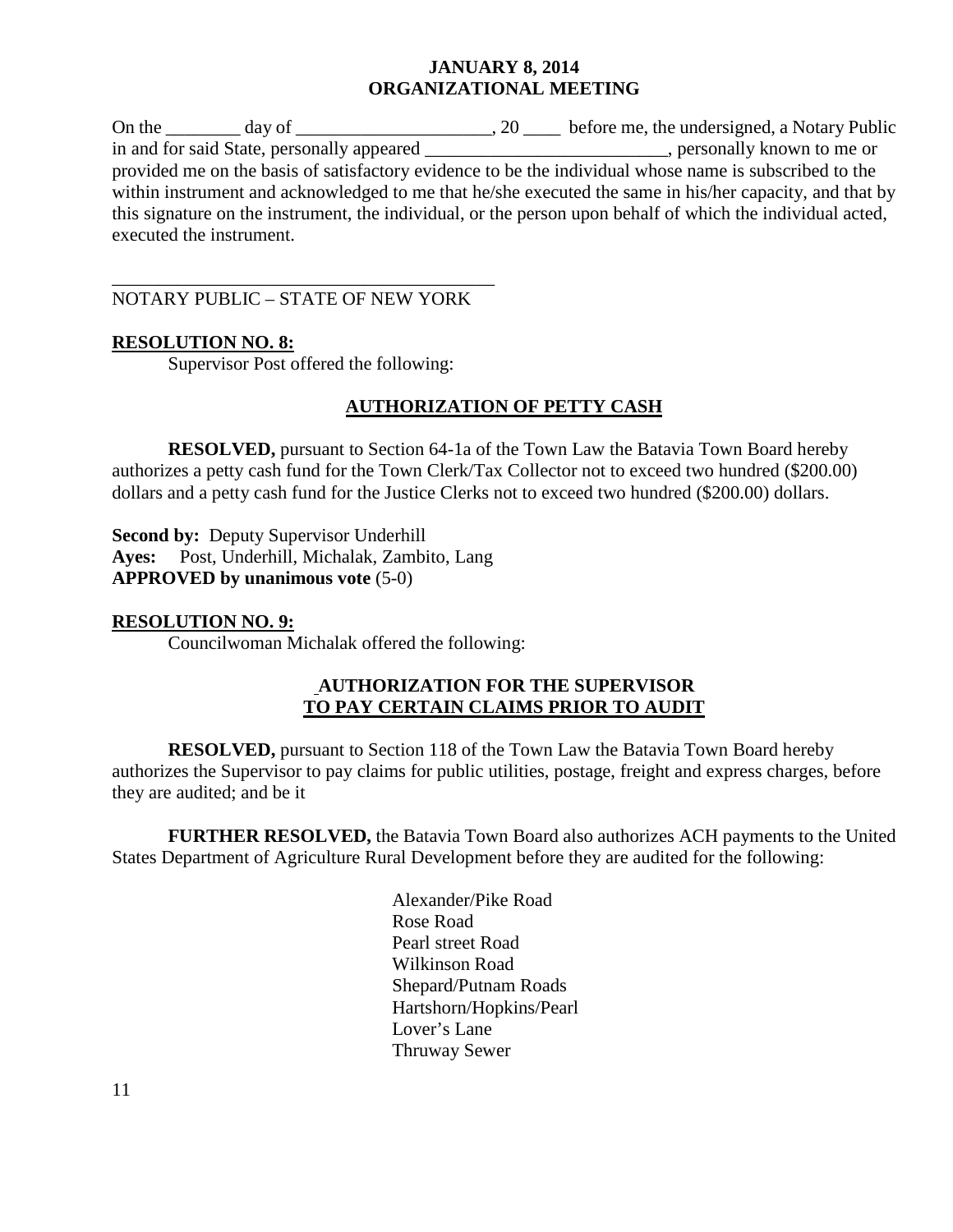Ellicott/Townline Road South Main Street Wortendyke Road Saile Drive Sewer

**Second by:** Councilman Zambito **Ayes:** Michalak, Zambito, Lang, Underhill, Post **APPROVED by unanimous vote** (5-0)

#### **RESOLUTION NO. 10:**

Councilman Zambito offered the following:

# **AGREEMENT FOR THE EXPENDITURE OF HIGHWAY MONEYS**

**WHEREAS,** the Town Board and Town Highway Superintendent should enter into an agreement relative to the expenditure of highway moneys for repair and improvement of Town Highways (Highway Law 284);

**WHEREAS,** the agreement must be prepared in duplicate, signed by a majority of the Town Board Members and the Highway Superintendent and filed with the Town Clerk and the Genesee County Highway Department.

**RESOLVED,** the Batavia Town Board hereby adopts the Town Highway Superintendent Agreement relative to the expenditure of Highway moneys for repair and improvement of Town Highways, as presented by the Town of Batavia Highway Superintendent.

**Second by:** Deputy Supervisor Underhill **Ayes:** Zambito, Underhill, Michalak, Lang, Post **APPROVED by unanimous vote** (5-0)

#### **RESOLUTION NO. 11:**

Councilman Lang offered the following:

# **APPLICATIONS FOR APPOINTMENTS IN THE TOWN OF BATAVIA**

**RESOLVED,** in order to encourage the participation of all Town residents in the governmental and political process of the Town the following criteria will be used:

- 1. Appointments will be made based on qualifications.
- 2. Positions will be advertised in the Towns Official newspaper, The Daily News.
- 3. The attached application form will be the official form to be used for submission by the applicants to the Town Board for consideration.

**Second by:** Councilman Zambito

12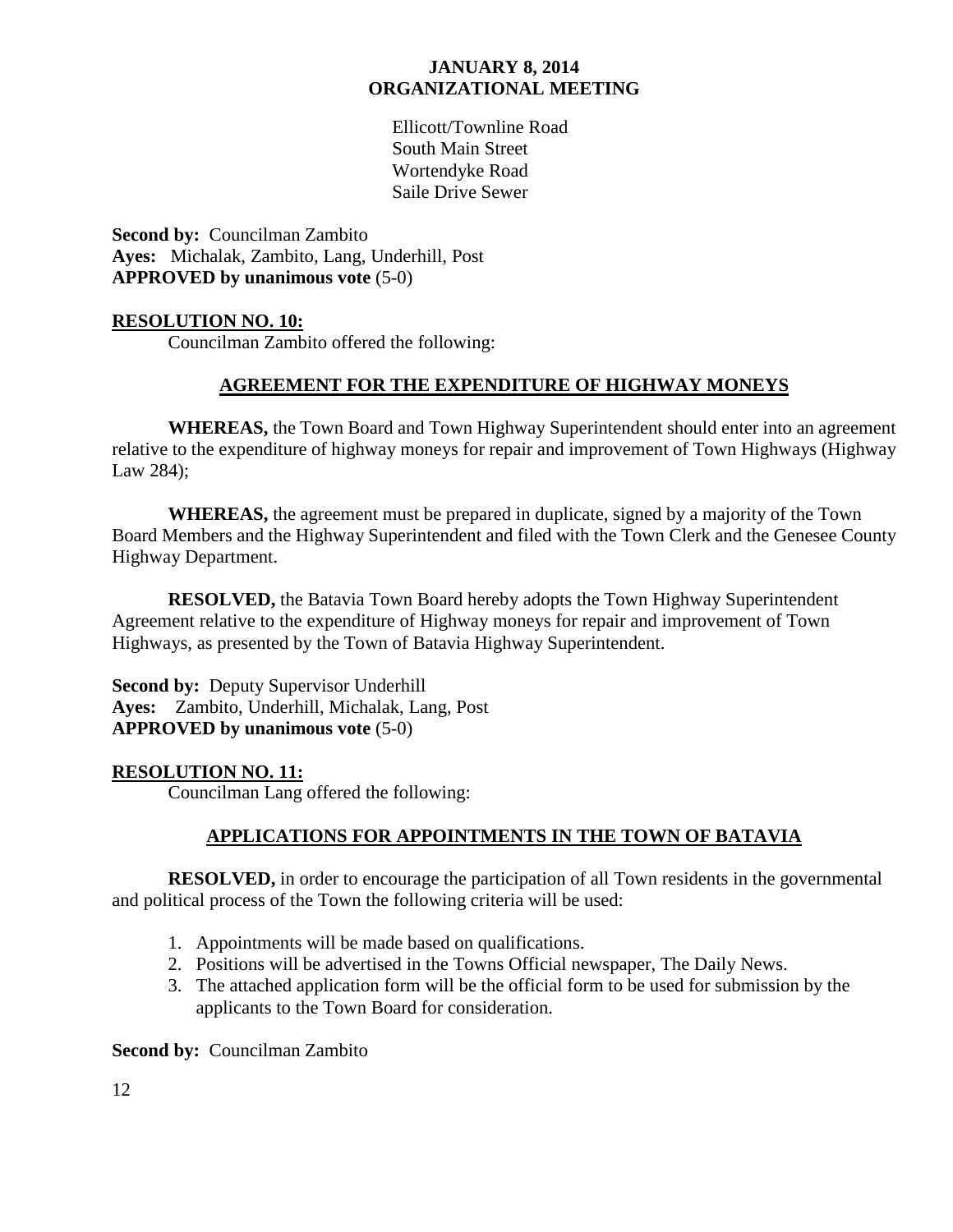Ayes: Lang, Zambito, Underhill, Michalak, Post<br>APPROVED by unanimous vote (5-0)

| <b>APPLICATION FOR APPOINTMENTS</b><br><b>TOWN OF BATAVIA</b><br>3833 West Main Street Road<br>Batavia, New York 14020<br>Phone: (585) 343-1729<br>Fax: (585) 343-8461 |                                                                                                                                                                                                                                |  |
|------------------------------------------------------------------------------------------------------------------------------------------------------------------------|--------------------------------------------------------------------------------------------------------------------------------------------------------------------------------------------------------------------------------|--|
|                                                                                                                                                                        |                                                                                                                                                                                                                                |  |
|                                                                                                                                                                        | <u> 1989 - Johann John Stoff, deutscher Stoff und der Stoff und der Stoff und der Stoff und der Stoff und der Sto</u>                                                                                                          |  |
|                                                                                                                                                                        | PHONE: PHONE: PHONE PHONE PHONE PHONE PHONE PHONE PHONE PHONE PHONE PHONE PHONE PHONE PHONE PHONE PHONE PHONE PHONE PHONE PHONE PHONE PHONE PHONE PHONE PHONE PHONE PHONE PHONE PHONE PHONE PHONE PHONE PHONE PHONE PHONE PHON |  |
|                                                                                                                                                                        |                                                                                                                                                                                                                                |  |
|                                                                                                                                                                        |                                                                                                                                                                                                                                |  |
|                                                                                                                                                                        |                                                                                                                                                                                                                                |  |
| (A brief letter can be attached if needed)                                                                                                                             | OTHER QUALICATIONS OR INTERESTS PERTINENT TO THIS POSITION                                                                                                                                                                     |  |
| <b>REFERENCES</b>                                                                                                                                                      |                                                                                                                                                                                                                                |  |

| л.      | <b>PHONE:</b> |
|---------|---------------|
| ി<br>д. | <b>PHONE:</b> |
| 3.      | <b>PHONE:</b> |
| 12      |               |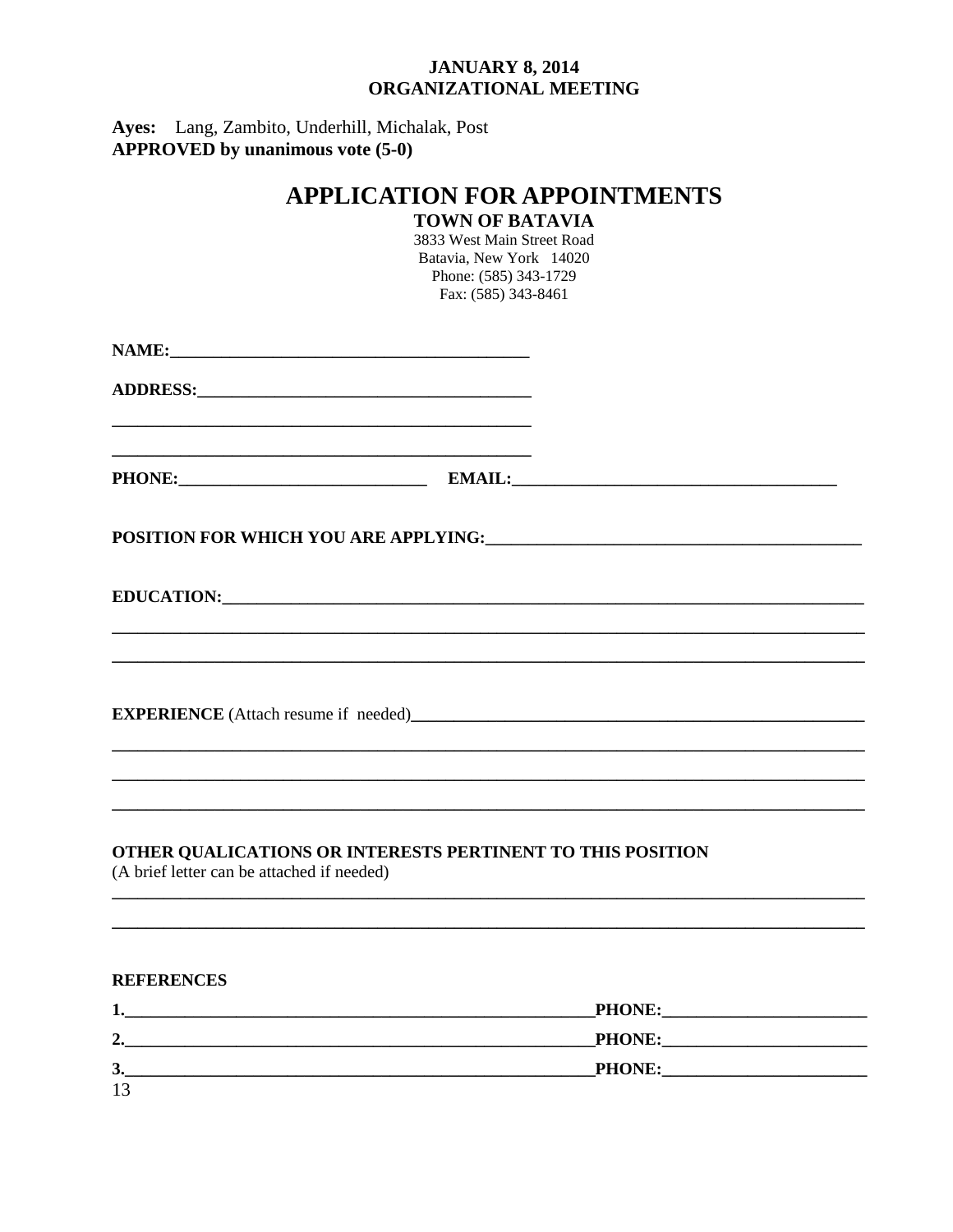#### **RESOLUTION NO. 12:**

Deputy Supervisor Underhill offered the following:

#### **AUTHORIZING APPOINTMENT OF ATTORNEY FOR THE TOWN**

**RESOLVED,** that the Batavia Town Board hereby appoints Kevin Earl as attorney for the Town, for the one (1) year term beginning January 1, 2014 and ending December 31, 2014 one hundred, sixty dollars (\$160.00) per hour (letter attached).

**FURTHER RESOLVED** that all legal services must first receive approval from the Town Board, however, to avoid any delay in legal proceedings of the Town, the Supervisor is hereby authorized to approve during the interim of monthly meetings, legal fees not to exceed two thousand dollars (\$2,000.00). The law firm of Harris Beach LLC, counsel for the Town of Batavia Landfill Superfund site and Hodgson Russ Attorneys LLP, Counsel for Labor Negotiations are excluded from this resolution.

**FURTHER RESOLVED,** that all Town Board members have a legal right to confer with the Town Attorney at any time.

**Second by:** Councilman Lang **Ayes:** Underhill, Lang, Michalak, Zambito, Post **APPROVED by unanimous vote** (5-0)

#### **RESOLUTION NO. 13:**

Supervisor Post offered the following:

#### **AUTHORIZING CONSULTING SERVICES**

**RESOLVED,** all consulting services must first receive approval from the Town Board, however to avoid the delay of development or any other project requiring consulting services in the Town, the Supervisor is hereby authorized to approve, during the interim of monthly meetings, costs not to exceed two thousand dollars (\$2,000.00); and be it further

**RESOLVED,** all monthly invoices are required by the Town, and payment of any invoices received later than the first Wednesday before the regularly scheduled Town Board Meeting may be delayed to the following month. Consulting costs for each task performed must be itemized on separate invoices. Invoices must be sent to the Supervisor.

**Second by:** Councilwoman Michalak **Ayes:** Post, Michalak, Zambito, Lang, Post **APPROVED by unanimous vote** (5-0)

#### **RESOLUTION NO. 14:**

Councilwoman Michalak offered the following: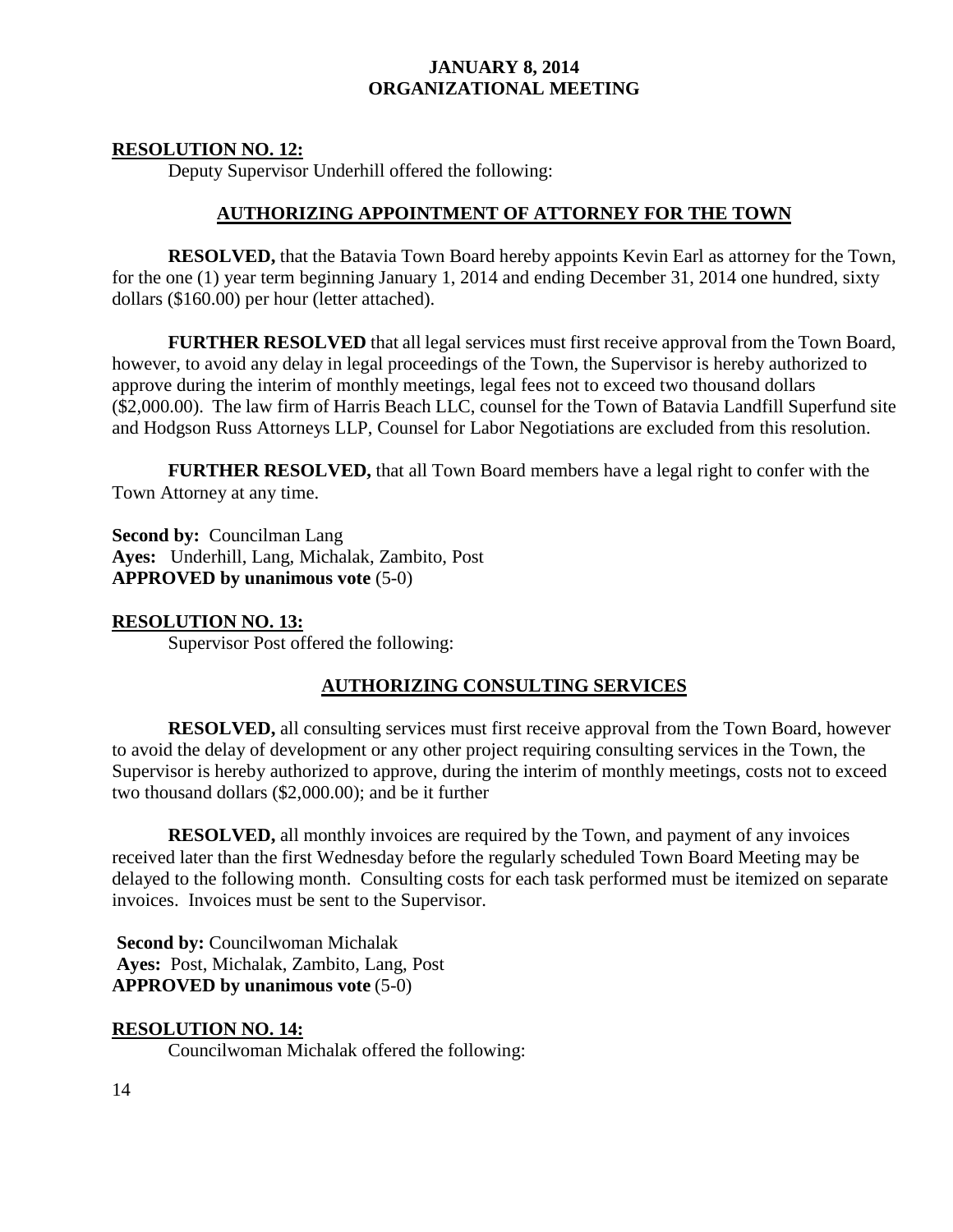#### **AUTHORIZING APPOINTMENT OF TOWN PROSECUTOR**

**RESOLVED,** the Batavia Town Board hereby appoints Kevin Earl as Prosecutor for the Town of Batavia at the cost of \$675.00 per week for a one (1) year term beginning January 1, 2014 and ending December 31, 2014(letter attached). This will be an all-inclusive fee with no additional charges or deletions of any nature.

**Second by:** Councilman Lang **Ayes:** Michalak, Lang, Underhill, Zambito, Post **APPROVED by unanimous vote** (5-0)

#### **RESOLUTION NO. 15:**

Councilman Zambito offered the following:

#### **VIDEO TAPING**

**WHEREAS,** as the Batavia Town Board wishes that the Town Board meeting proceedings of the Town of Batavia be attainable and accessible to as many citizens as possible.

**RESOLVED,** the Batavia Town Board hereby authorizes the video taping of the Town Board Meetings to be later produced on Cable TV and that the tape recordings will be retained for a period of one (1) year.

**RESOLVED,** the Batavia Town Board authorizes the payment of forty-five dollars (\$45.00) per hour for taping the meetings.

**FURTHER RESOLVED,** the Public Hearings will be televised at the Town Boards discretion and will be decided at the time the Public Hearing is called.

**Second by:** Deputy Supervisor Underhill **Ayes:** Zambito, Underhill, Michalak, Lang, Post **APPROVED by unanimous vote** (5-0)

#### **RESOLUTION NO. 16:**

Councilman Lang offered the following:

#### **PAYROLL SCHEDULE FOR 2014**

**RESOLVED**, the Batavia Town Board hereby adopts the payroll schedule for 2014 to be bi-weekly for all employees with the exception of the Town Planning Board Members, and the Zoning Board of Appeals Members, which will be monthly.

15 **Second by:** Councilwoman Michalak **Ayes:** Lang, Michalak, Zambito, Underhill, Post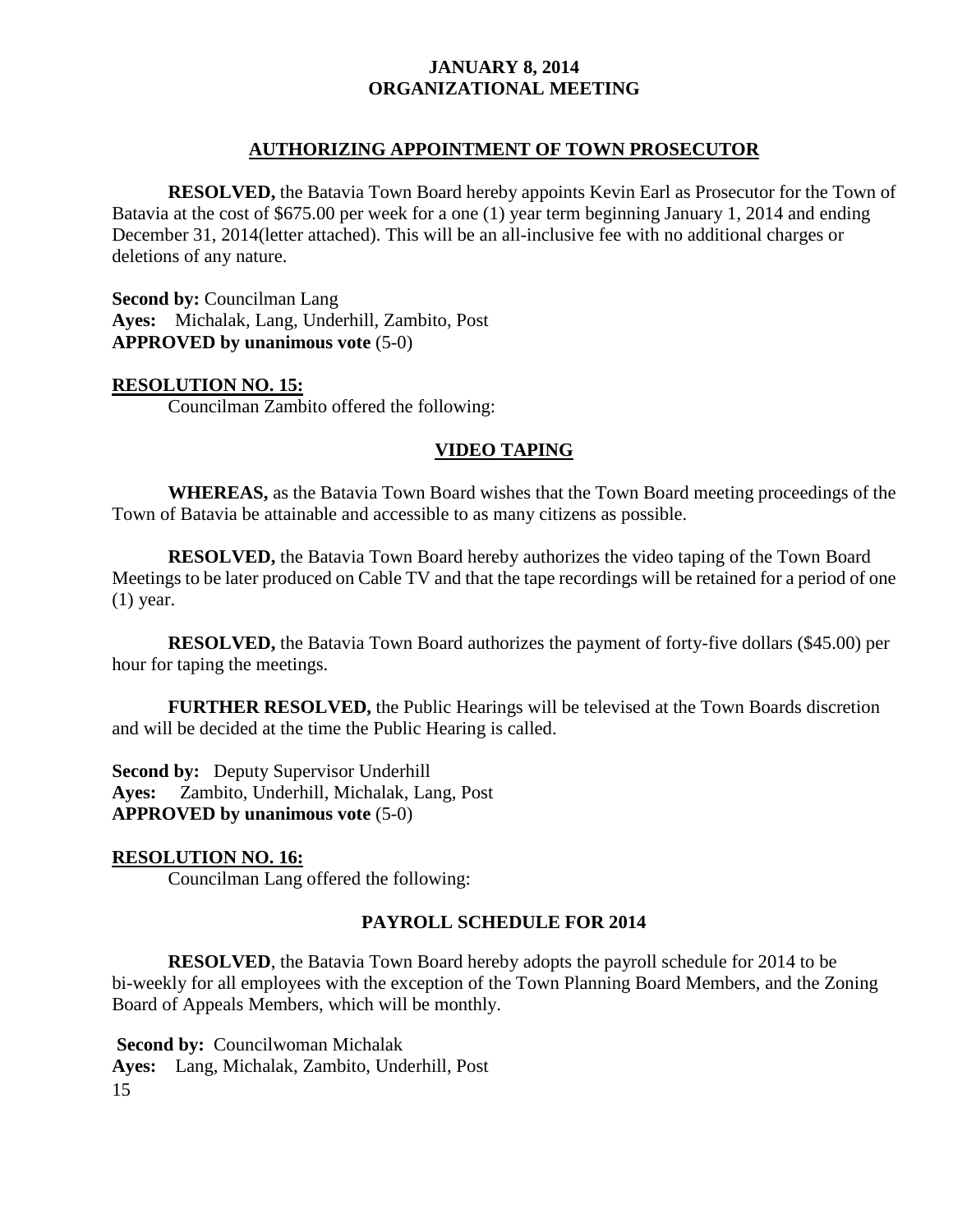#### **APPROVED by unanimous vote** (5-0)

#### **RESOLUTION NO. 17:**

Deputy Supervisor Underhill offered the following:

#### **RESOLUTION ESTABLISHING HOLIDAY SCHEDULE**

**RESOLVED,** the Batavia Town Board hereby establishes the following Holiday Schedule for 2014:

> January 1, 2014 New Year's Day February 17, 2014 President's Day April 18, 2014 Good Friday May 26, 2014 Memorial Day July 4, 2014 Independence Day September 1, 2014 Labor Day October 13, 2014 Columbus Day November 11, 2014 Veteran's Day November 27, and November 28, 2014 Thanksgiving December 24, 2014 Half Day - Closing at 12:00 P.M. December 25, 2014 Christmas Day December 31, 2014 Half Day - Closing at 12:00 P.M.

**Second by:** Councilman Lang **Ayes:** Underhill, Lang, Michalak, Zambito, Post **APPROVED by unanimous vote** (5-0)

#### **RESOLUTION NO. 18:**

Supervisor Post offered the following:

#### **APPOINTMENT TO PLANNING BOARD**

**WHEREAS,** Kathleen Jasinski, 2982 West Main Street Road, Batavia, New York, term on the Town of Batavia Planning Board as Chairwoman expired on December 31, 2013.

#### **NOW, THEREFORE, BE IT**

**RESOLVED,** the Batavia Town Board hereby re-appoints Kathleen Jasinski to the Town of Batavia Planning Board as Chairwoman commencing immediately and expiring December 31, 2020; and be it further

**RESOLVED,** said member appointed is subject to completing the required training within each calendar year; and be it further

16 **RESOLVED,** if the training is incomplete, the Town Board will consider the position vacant and re-advertise to fill the vacancy.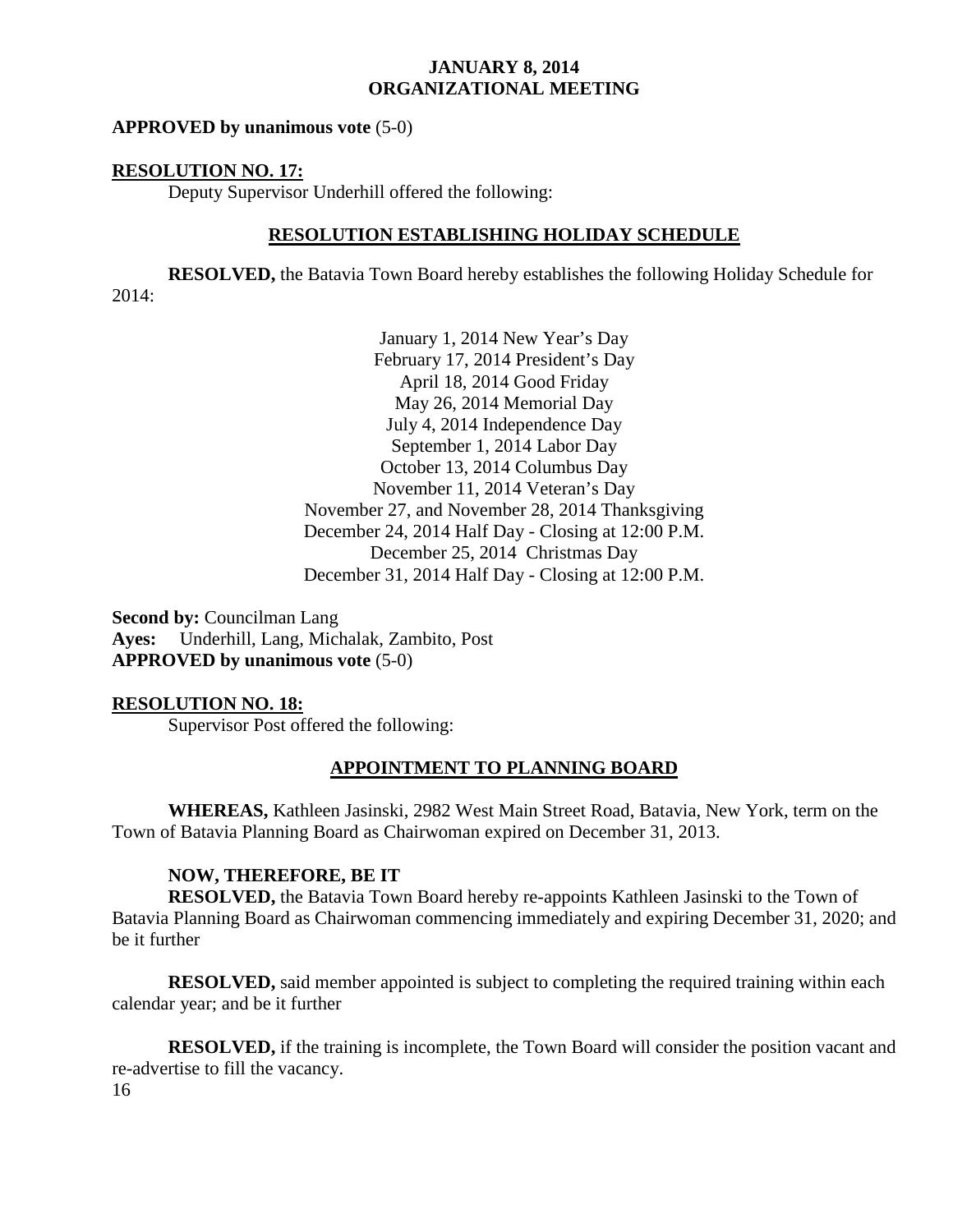**Second by:** Councilman Lang **Ayes:** Post, Lang, Underhill, Michalak, Zambito **APPROVED by unanimous vote** (5-0)

# **RESOLUTION NO. 19:**

Councilwoman Michalak offered the following:

# **APPOINTMENT TO PLANNING BOARD-ALTERNATE MEMBER**

**WHEREAS,** Jonathan Long, 9424 Putnam Road, Batavia, New York, term on the Planning Board as an alternate member expired December 31, 2013; and

#### **NOW, THEREFORE, BE IT**

**RESOLVED,** the Batavia Town Board hereby re-appoints Jonathan Long, 9424 Putnam Road, Batavia, New York, to the Town of Batavia Planning Board as an alternate member, commencing immediately and expiring December 31, 2015, and be it further

**RESOLVED,** said member appointed is subject to completing the required training within each calendar year; and be it further

**RESOLVED,** if the training is incomplete, the Town Board will consider the position vacant and re-advertise to fill the vacancy.

**Second by:** Deputy Supervisor Underhill **Ayes:** Michalak, Underhill, Zambito, Lang, Post **APPROVED by unanimous vote** (5-0)

#### **RESOLUTION NO. 20:**

Councilman Zambito offered the following:

# **APPOINTMENT TO ZONING BOARD OF APPEALS**

**WHEREAS,** Brittany Witkop, 9280 Alexander Road, Batavia, New York, term on the Town of Batavia Zoning Board of Appeals expired on December 31, 2013.

#### **NOW, THEREFORE, BE IT**

**RESOLVED,** the Batavia Town Board hereby re-appoints Brittany Witkop to the Town of Batavia Zoning Board of Appeals commencing immediately and expiring December 31, 2018; and be it further

**RESOLVED,** said member appointed is subject to completing the required training within each calendar year; and be it further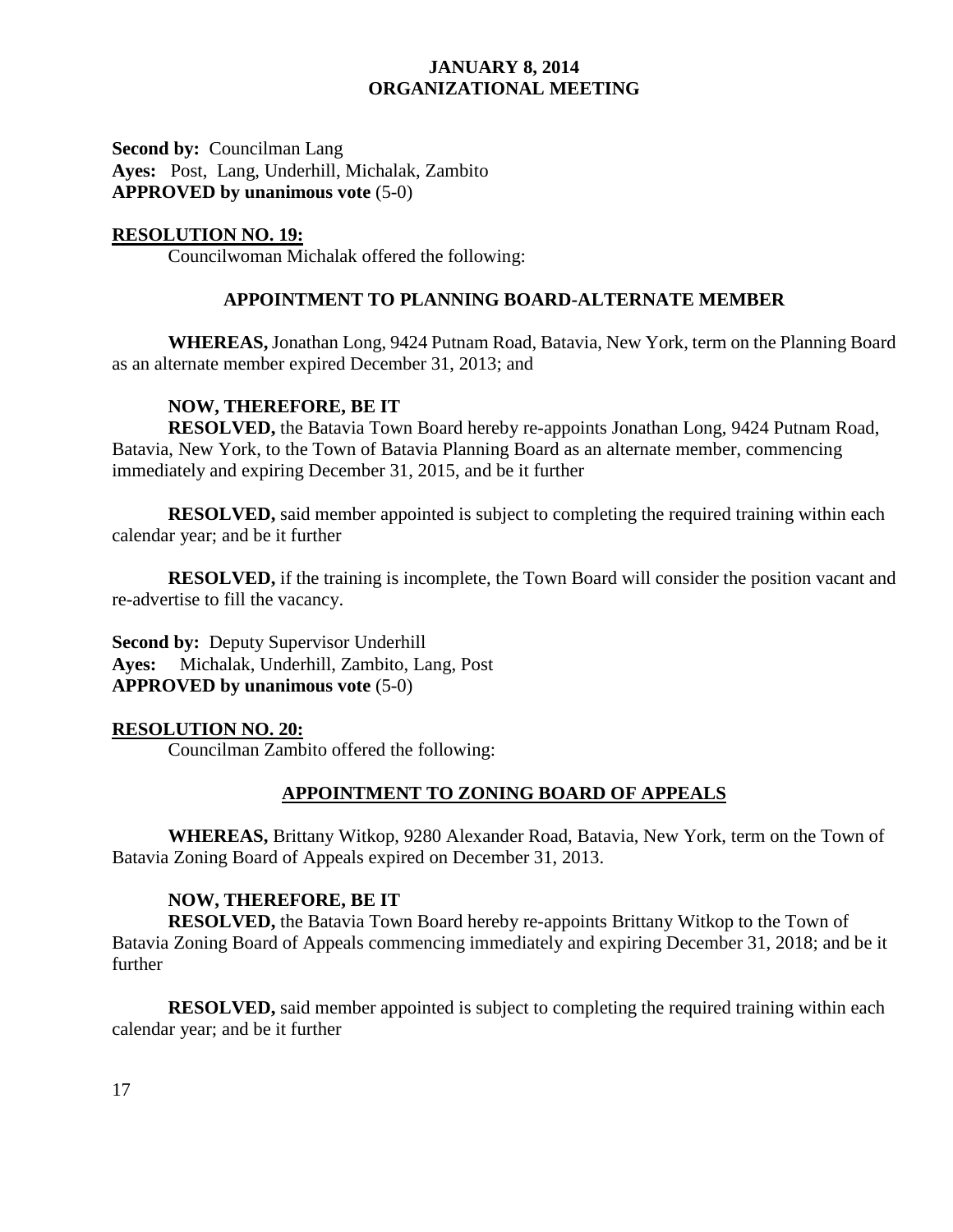**RESOLVED,** if the training is incomplete, the Town Board will consider the position vacant and re-advertise to fill the vacancy.

**Second by:** Deputy Supervisor Underhill **Ayes:** Zambito, Underhill, Michalak, Lang, Post **APPROVED by unanimous vote** (5-0)

#### **RESOLUTION NO. 21:**

Councilman Lang offered the following:

# **APPOINTMENT TO BOARD OF ETHICS- 2014**

**WHEREAS,** pursuant to the Code of the Town of Batavia, Chapter 11, a Board of Ethics was established in the Town of Batavia; and

**WHEREAS,** pursuant to the provisions, the Board of Ethics shall consist of three (3) members, a majority of such members shall be persons other than officers or employees of the Town of Batavia, with at least one member who is an elected or appointed officer or employee.

# **NOW, THEREFORE, BE IT**

**RESOLVED,** the Batavia Town Board hereby appoints the following to serve as members of the Board of Ethics for 2014:

Linda Eick, 8880 Batavia-Stafford Townline Road Wayne Townsend, 8229 State Street Road Joseph Neth, 8211 North Pembroke Road

**Second by:** Councilman Zambito **Ayes:** Lang, Zambito, Underhill, Michalak, Post **APPROVED by unanimous vote** (5-0)

# **RESOLUTION NO. 22:**

Deputy Supervisor Underhill offered the following:

# **APPOINTMENT OF TOWN ENGINEER**

**RESOLVED,** that the Batavia Town Board hereby re-appoints Steven Mountain as Town Engineer for a two (2) year term beginning January 1, 2014 and ending December 31, 2015.

**Second by: Councilwoman Michalak Ayes:** Underhill, Michalak, Zambito, Lang, Post **APPROVED by unanimous vote** (5-0)

#### **RESOLUTION NO. 23:**

Supervisor Post offered the following: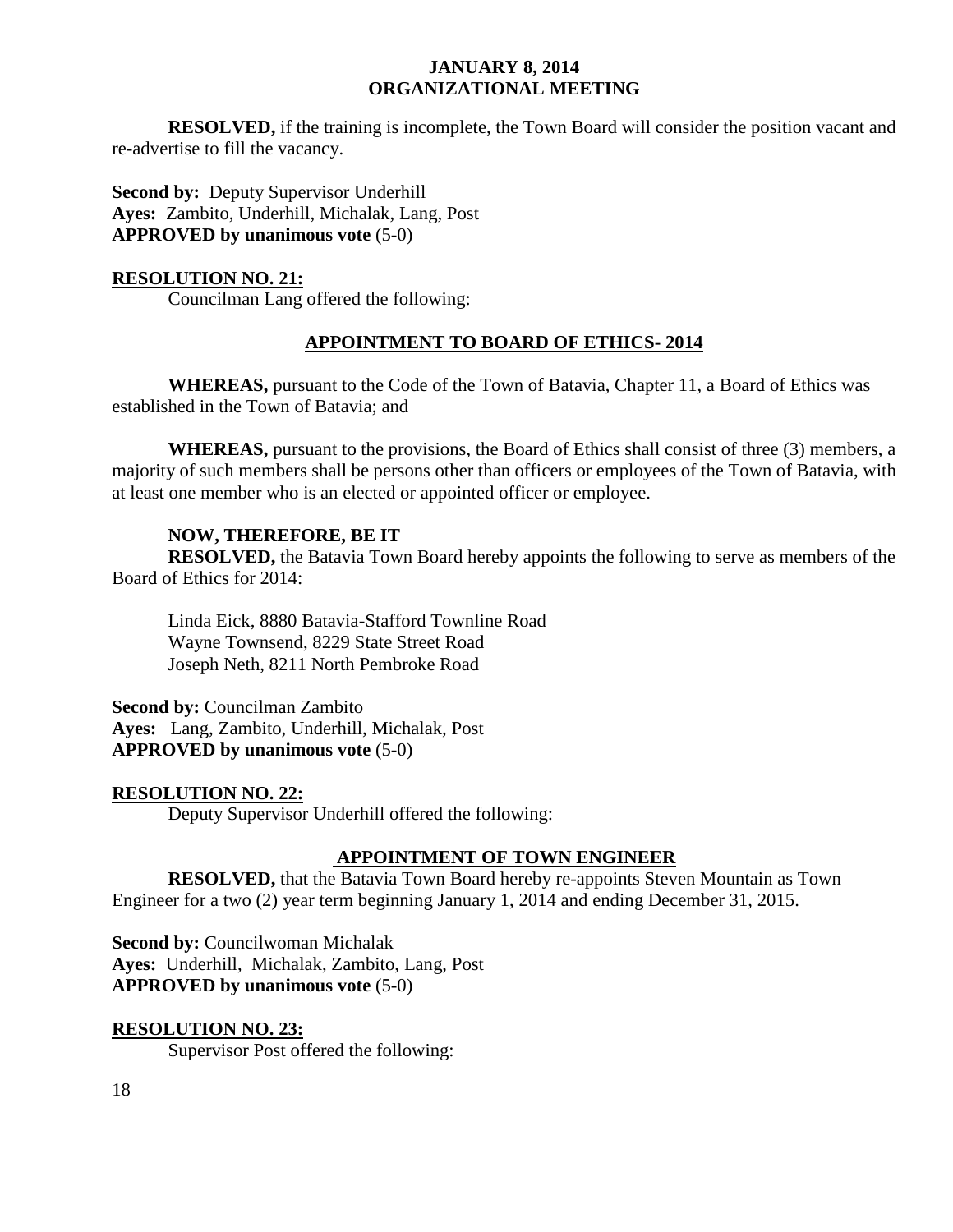# **PROCUREMENT POLICY REVIEWED**

**WHEREAS,** the Town of Batavia established its Procurement Policy in February 1992, with amendments through January 2013; and

**WHEREAS,** the Batavia Town Board has reviewed the Procurement Policy; and

**WHEREAS,** there are no amendments at this time to the Procurement Policy.

#### **NOW, THEREFORE, BE IT**

**RESOLVED**, the Batavia Town Board hereby has reviewed the Procurement Policy and there are no amendments to it at this time.

**Second by:** Deputy Supervisor Underhill **Ayes:** Post, Underhill, Michalak, Zambito, Lang **APPROVED by unanimous vote** (5-0)

# **TOWN OF BATAVIA**

# **PROCUREMENT POLICY**

**GUIDELINE 1.** Every prospective purchase of goods or services shall be evaluated to determine the applicability of GML, 103.

**GUIDELINE 2.** All purchases of

- a) supplies or equipment which will exceed \$10,000 in the fiscal year or
- b) public works contract over \$20,000 shall be formally bid pursuant to GML, 103.

**GUIDELINE 3**. All estimated purchases of:

Less than \$10,000 but greater than \$3,000 require a written request for proposal (RFP) and written/fax quotes from 3 vendors.

Less than \$3,000 but greater than \$1,000 require an oral request for the goods and oral/fax quotes from 2 vendors

Less than \$1,000 but greater than \$250.00 are left to discretion of the Purchaser.

All estimated public works contract of: Less than \$20,000 but greater than \$10,000 require a written RFP and fax/proposals from 3 contractors.

19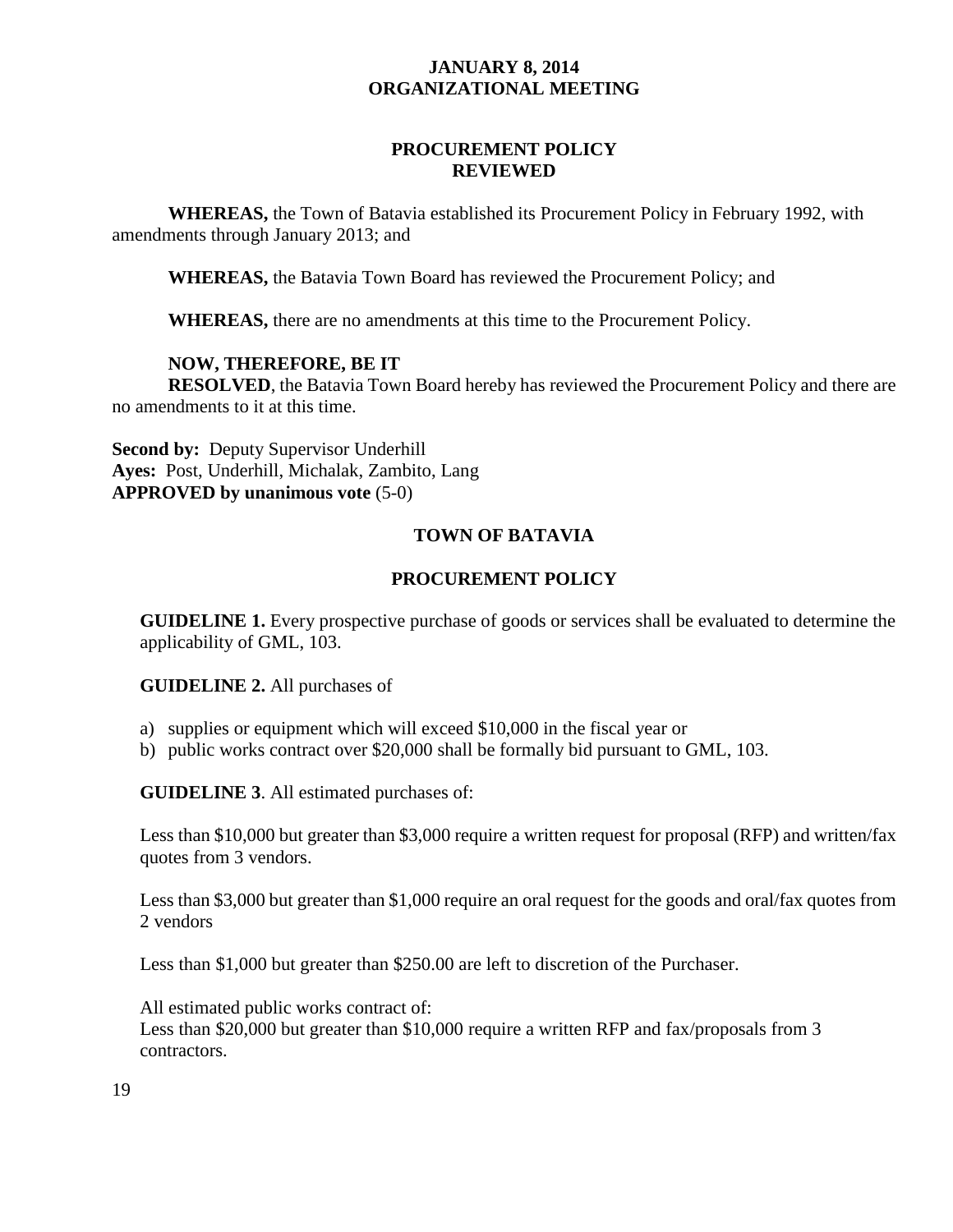Less than \$10,000 but greater than \$3,000 require a written RFP and fax/proposals from 2 contractors.

Less than \$3,000 but greater than \$500.00 are left to discretion of the Purchaser.

Any written RFP shall describe the desired goods, quantity and the particulars of delivery. The Purchaser shall compile a list of all vendors from whom written/fax/oral quotes have been requested and the written/fax/oral quotes offered.

All information gathered in complying with the procedures of this "Guideline" shall be preserved and filed with the documentation supporting the subsequent purchase or public works contract.

**GUIDELINE 4**.The lowest responsible proposal or quote shall be awarded the purchase or public works contract unless the Purchaser prepares a written justification providing reasons why it is in the best interest of the Town and its taxpayers to make an award to other than the low bidder. If a bidder is not deemed responsible, facts supporting that judgment shall also be documented and filed with the record supporting the procurement.

**GUIDELINE 5**. A good faith effort shall be made to obtain the required number of proposals or quotations. If the Purchaser is unable to obtain the required number of proposals or quotations, the Purchaser shall document the attempt made at obtaining the proposals. In no event shall the inability to obtain the proposals or quotes be a bar to the procurement.

**GUIDELINE 6**. Except when directed by the Town Board, no solicitation of written proposals or quotations shall be required under the following circumstances:

- a) Acquisition of professional services;
- b) Emergencies;
- c) Sole source situations;
- d) Goods purchased from agencies for the blind or severely handicapped;
- e) Good purchased from correctional facilities;
- f) Goods purchased from another governmental agency;
- g) Goods purchased at auction;
- h) Goods purchased for less than \$250.00
- i) Public Works contracts for less than \$500.00

**GUIDELINE 7:** The Town requires that consideration in the solicitation of bids or quotes for services, supplies or contracts be given to:

• small and/or locally owned businesses, with priority to businesses owned by or which employ low or moderate income persons, as defined by HUD, and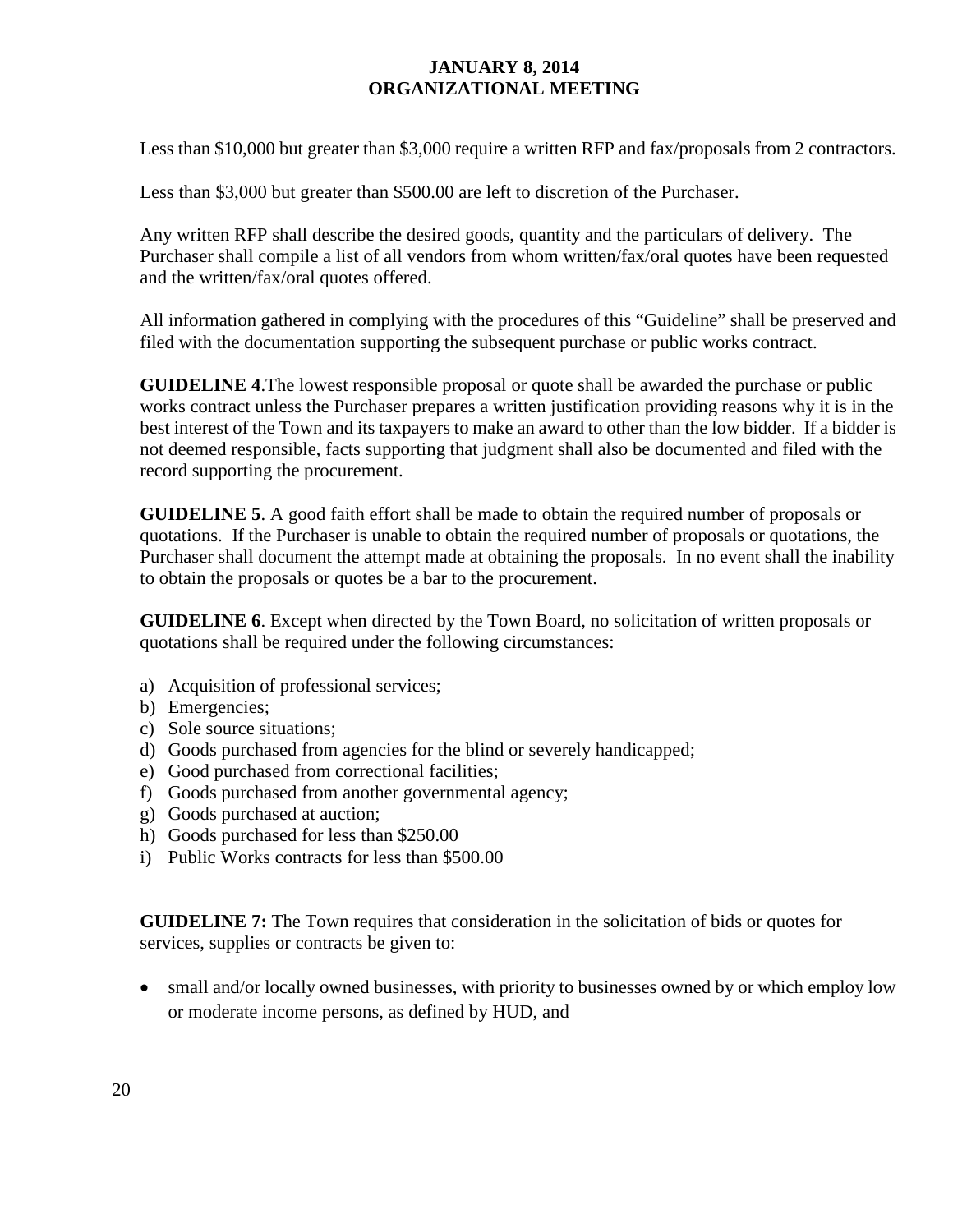• qualified Minority and Women-owned Business Enterprises (M/WBE) firms listed in the directory of certified minority and women-owned businesses maintained by the Empire State Development Corporation on its website at [www.nylovesmwbe.ny.gov](http://www.nylovesmwbe.ny.gov/) or at [http://www.empire.state.ny.us/Small\\_and\\_Growing\\_Businesses/mwbe.asp](http://www.empire.state.ny.us/Small_and_Growing_Businesses/mwbe.asp);

These provisions shall apply to the procurement of goods and services related to the implementation of the Federally funded programs and activities.

**GUIDELINE 8:** The Town is required, in accordance to OMB guidance in 2CFR part 180, Debarment and Suspension, to verify vendors with whom the Town purchases more than \$25,000 of goods or services during the year with the Excluded Parties List System (EPLS) government website.

**GUIDELINE 9:** This policy shall be reviewed annually by the Town Board at its organizational meeting or as soon thereafter as is reasonably practicable.

#### **RESOLUTION NO. 24:**

Councilwoman Michalak offered the following:

#### **INVESTMENT POLICY REVIEWED**

**WHEREAS,** the Town of Batavia has had an investment policy in effect since February 1988, with amendments through January 2013; and

**WHEREAS,** the Batavia Town Board has reviewed the Investment Policy; and

**WHEREAS,** there are no amendments at this time to the Investment Policy.

# **NOW, THEREFORE BE IT**

**RESOLVED,** the Batavia Town Board hereby has reviewed the Investment Policy and there are no amendments to it at this time.

**Second by:** Deputy Supervisor Underhill **Ayes:** Michalak, Underhill, Zambito, Lang, Post **APPROVED by unanimous vote** (5-0)

#### **INVESTMENT POLICY**

# **§ 20-1 [Scope.](http://www.ecode360.com/8980063#8980063)**

This investment policy applies to all moneys and other financial resources available for investment on its own behalf or on behalf of any other entity or individual.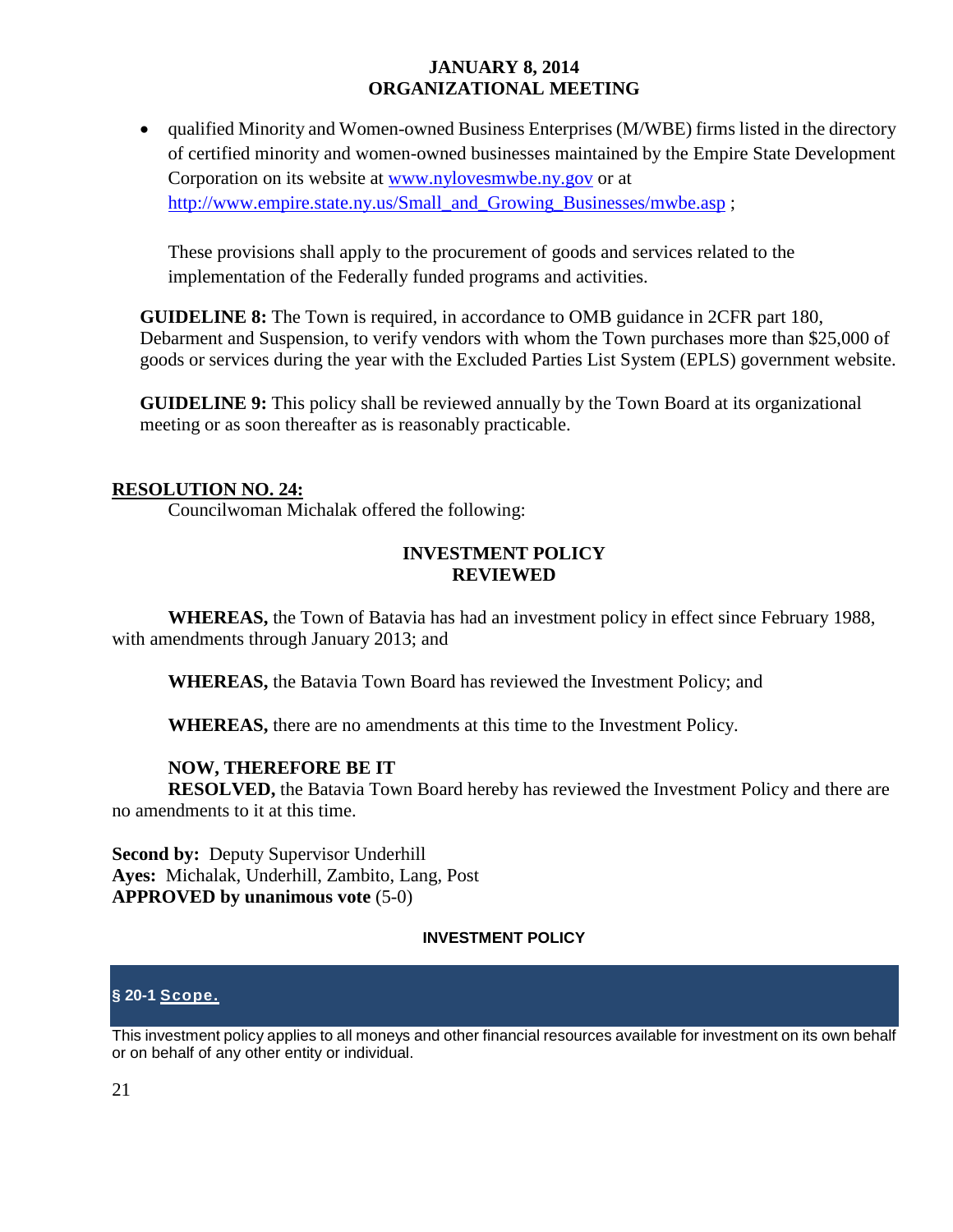#### **§ 20-2 [Objectives.](http://www.ecode360.com/8980064#8980064)**

The primary objectives of the local government's investment activities are, in priority order:

#### [A.](http://www.ecode360.com/8980065#8980065)

To conform to all applicable federal, state and other legal requirements (legal);

#### [B.](http://www.ecode360.com/8980066#8980066)

To adequately safeguard principal (safety);

#### [C.](http://www.ecode360.com/8980067#8980067)

To provide sufficient liquidity to meet all operating requirements (liquidity); and

# [D.](http://www.ecode360.com/8980068#8980068)

To obtain a reasonable rate of return (yield).

#### **§ 20-3 [Delegation of authority.](http://www.ecode360.com/8980069#8980069)**

The governing board's responsibility for administration of the investment program is delegated to the Supervisor, who shall establish written procedures for the operation of the investment program consistent with these investment guidelines. Such procedures shall include an adequate internal control structure to provide a satisfactory level of accountability, based on a database of records incorporating description and amounts of investments, transaction dates, and other relevant information, and regulate the activities of subordinate employees.

# **§ 20-4 [Prudence.](http://www.ecode360.com/8980070#8980070)**  [A.](http://www.ecode360.com/8980071#8980071)

All participants in the investment process shall seek to act responsibly as custodians of the public trust and shall avoid any transaction that might impair public confidence in the Town of Batavia to govern effectively.

#### [B.](http://www.ecode360.com/8980072#8980072)

Investments shall be made with judgment and care, under circumstances then prevailing, which persons of prudence, discretion and intelligence exercise in the management of their own affairs, not for speculation, but for investment, considering the safety of the principal as well as the probable income to be derived.

#### [C.](http://www.ecode360.com/8980073#8980073)

All participants involved in the investment process shall refrain from personal business activity that could conflict with proper execution of the investment program or which could impair their ability to make impartial investment decisions.

#### **§ 20-5 [Diversification.](http://www.ecode360.com/8980074#8980074)**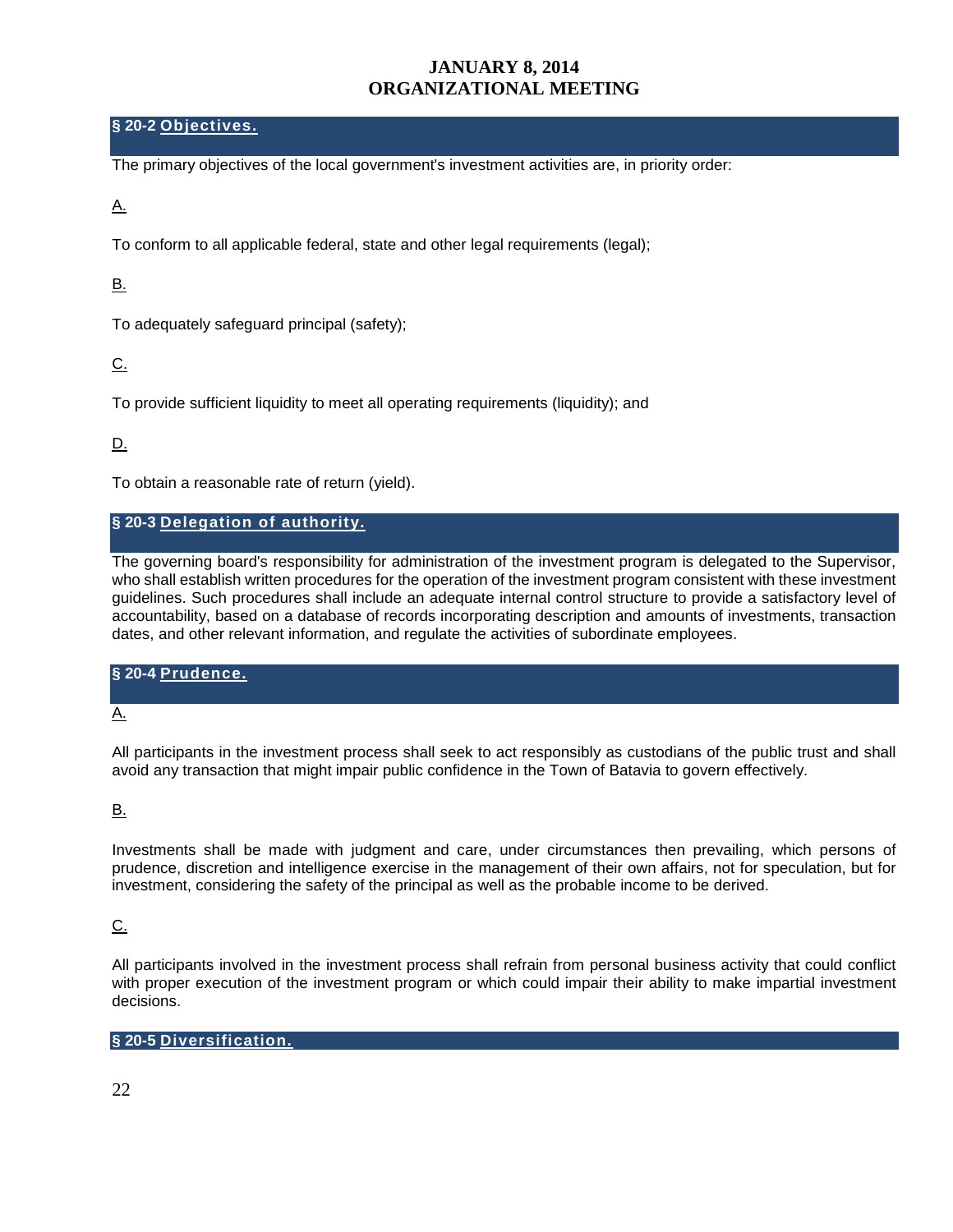It is the policy of the Town of Batavia to diversify its deposits and investments by financial institution, by investment instrument, and by maturity scheduling.

#### **§ 20-6 [Internal controls.](http://www.ecode360.com/8980075#8980075)**

#### [A.](http://www.ecode360.com/8980076#8980076)

It is the policy of the Town of Batavia for all moneys collected by any officer or employee of the government to be deposited within three days of collection, or within the time period specified in law, whichever is shorter. All said moneys collected for the month must be transferred to the Chief Fiscal Officer by the 5th of the following month.

#### [B.](http://www.ecode360.com/8980077#8980077)

The Supervisor is responsible for establishing and maintaining an internal control structure to provide reasonable, but not absolute, assurance that deposits and investments are safeguarded against loss from unauthorized use or disposition and that transactions are executed in accordance with management's authorization and recorded properly and are managed in compliance with applicable laws and regulations.

#### **§ 20-7 [Designation of](http://www.ecode360.com/8980078#8980078) depositories.**

#### **[Amended 8-16-1995; 4-21-1999]**

The banks and trust companies authorized for the deposit of moneys up to the maximum amounts are:

| <b>Depository Name</b>                                            | <b>Maximum</b><br>Amount | <b>Officer</b> |                                                      |
|-------------------------------------------------------------------|--------------------------|----------------|------------------------------------------------------|
| Manufactures and Traders Trust Company, Oakfield<br><b>Branch</b> | \$4,500,000              | Supervisor     |                                                      |
| Five Star Bank, Batavia, New York                                 | \$4,500,000              | Supervisor     |                                                      |
| Bank of Castile, Batavia, New York                                | \$4,500,000              | Supervisor     | $\frac{1}{9}$ 20-8<br><b>Collateralizing</b>         |
| Key Bank of Batavia                                               | \$4,500,000              | Supervisor     | of deposits.                                         |
| First Niagara Bank, Batavia, New York                             | \$4,500,000              | Supervisor     | with<br>accordance<br>In.<br>0f<br>provisions<br>the |

General Municipal Law § 10, all deposits of the Town of Batavia, including certificates of deposit and special time deposits, in excess of the amount insured under the provisions of the Federal Deposit Insurance Act shall be secured:

#### [A.](http://www.ecode360.com/8980080#8980080)

By a pledge of eligible securities with an aggregate market value as provided by General Municipal Law § 10, equal to the aggregate amount of deposits from the categories designated in Appendix A to the policy.

[B.](http://www.ecode360.com/8980081#8980081) 

23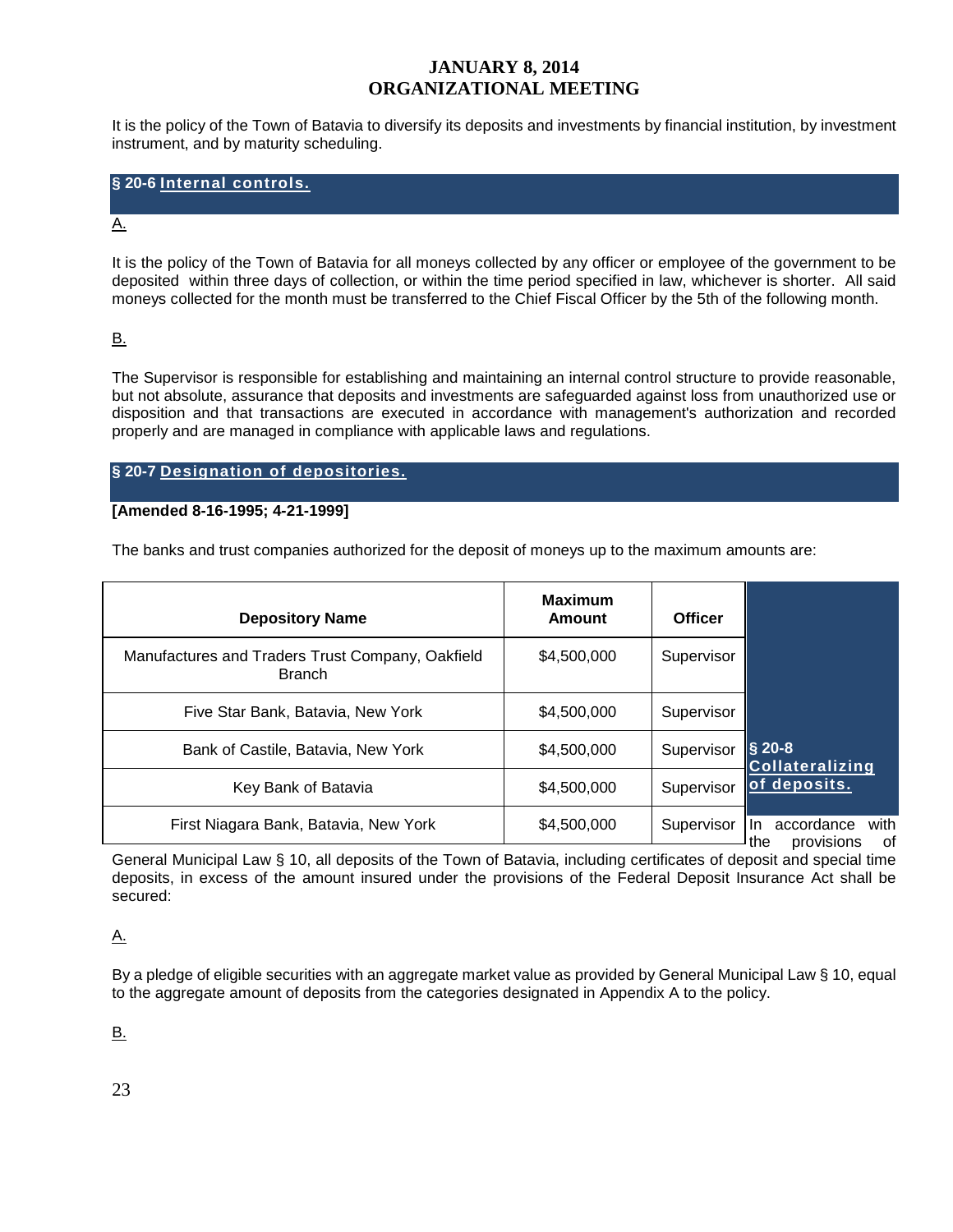By an eligible irrevocable letter of credit issued by a qualified bank other than the bank with the deposits in favor of the government for a term not to exceed 90 days with an aggregate value equal to 140% of the aggregate amount of deposits and the agreed-upon interest, if any. A qualified bank is one whose commercial paper and other unsecured short-term debt obligations are rated in one of the three highest rating categories by at least one nationally recognized statistical rating organization or by a bank that is in compliance with applicable federal minimum risk-based capital requirements.

 $C<sub>1</sub>$ 

By an eligible surety bond payable to the government for an amount at least equal to 100% of the aggregate amount of deposits and the agreed-upon interest, if any, executed by an insurance company authorized to do business in New York State, whose claims-paying ability is rated in the highest rating category by at least two nationally recognized statistical rating organizations.

#### **§ 20-9 [Safekeeping and collateralization.](http://www.ecode360.com/8980083#8980083)**

#### [A.](http://www.ecode360.com/8980084#8980084)

Eligible securities used for collateralizing deposits shall be held by the depository and/or a third party bank or trust company subject to security and custodial agreements.

#### [B.](http://www.ecode360.com/8980085#8980085)

The security agreement shall provide that eligible securities are being pledged to secure local government deposits together with agreed-upon interest, if any, and any costs or expenses arising out of the collection of such deposits upon default. It shall also provide the conditions under which the securities may be sold, presented for payment, substituted or released and the events which will enable the local government to exercise its rights against the pledged securities. In the event that the securities are not registered or inscribed in the name of the local government, such securities shall be delivered in a form suitable for transfer or with an assignment in blank to the Town of Batavia or its custodial bank.

#### [C.](http://www.ecode360.com/8980086#8980086)

The custodial agreement shall provide that securities held by the bank or trust company, or agent of and custodian for the local government, will be kept separate and apart from the general assets of the custodial bank or trust company and will not, in any circumstances, be commingled with or become part of the backing for any other deposit or other liabilities. The agreement should also describe that the custodian shall confirm the receipt, substitution or release of the securities. The agreement shall provide for the frequency of revaluation of eligible securities and for the substitution of securities when a change in the rating of a security may cause ineligibility. Such agreement shall include all provisions necessary to provide the local government a perfected interest in the securities.

#### **§ 20-10 [Permitted investments.](http://www.ecode360.com/8980087#8980087)**

#### [A.](http://www.ecode360.com/8980088#8980088)

As authorized by General Municipal Law § 11, the Town of Batavia authorizes the Supervisor to invest moneys not required for immediate expenditure for terms not to exceed its projected cash flow needs in the following types of investments: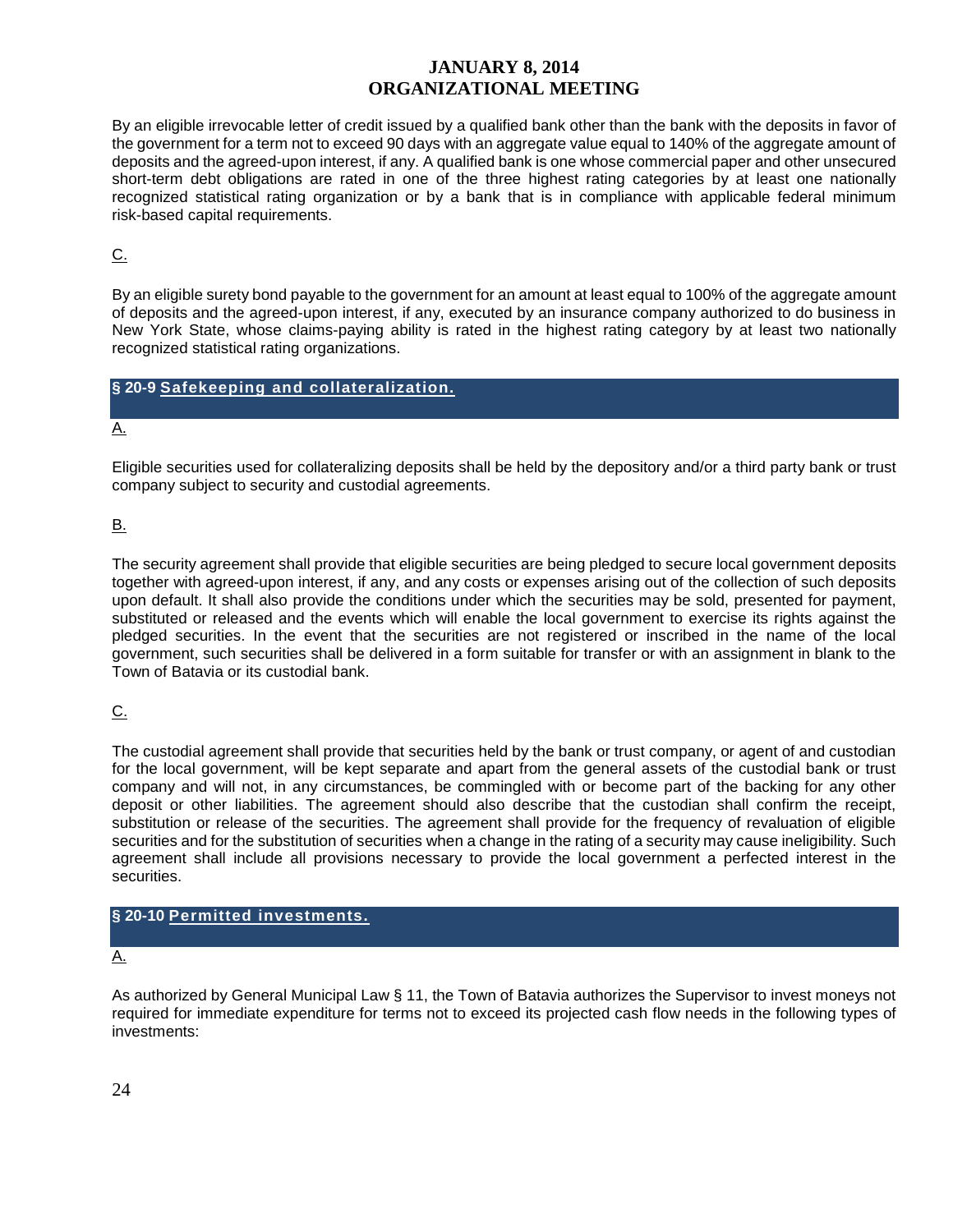[\(1\)](http://www.ecode360.com/8980089#8980089) 

Special time deposit accounts.

[\(2\)](http://www.ecode360.com/8980090#8980090) 

Certificates of deposit.

[\(3\)](http://www.ecode360.com/8980091#8980091) 

Obligations of the United States of America.

[\(4\)](http://www.ecode360.com/8980092#8980092) 

Obligations guaranteed by agencies of the United States of America where the payment of principal and interest is guaranteed by the United States of America.

[\(5\)](http://www.ecode360.com/8980093#8980093) 

Obligations of the State of New York.

#### [\(6\)](http://www.ecode360.com/8980094#8980094)

Obligations issued pursuant to Local Finance Law § 24.00 or 25.00 (with approval of the State Comptroller) by any municipality, school district or district corporation other than the Town of Batavia.

#### [\(7\)](http://www.ecode360.com/8980095#8980095)

Obligations of public authorities, public housing authorities, urban renewal agencies and industrial development agencies where the general state statutes governing such entities or whose specific enabling legislation authorizes such investments.

#### [\(8\)](http://www.ecode360.com/8980096#8980096)

Certificates of participation (COPs) issued pursuant to General Municipal Law § 109-b.

[\(9\)](http://www.ecode360.com/8980097#8980097) 

Obligations of this local government, but only with any moneys in a reserve fund established pursuant to General Municipal Law § 6-c, 6-d, 6-e, 6-g, 6-h, 6-j, 6-k, 6-l, 6-m or 6-n.

#### [B.](http://www.ecode360.com/8980098#8980098)

All investment obligations shall be payable or redeemable at the option of the Town of Batavia within such times as the proceeds will be needed to meet expenditures for purposes for which the moneys were provided and, in the case of obligations purchased with the proceeds of bonds or notes, shall be payable or redeemable at the option of the Town of Batavia within two years of the date of purchase.

#### **§ 20-11 [Authorized financial institutions and dealers.](http://www.ecode360.com/8980099#8980099)**

25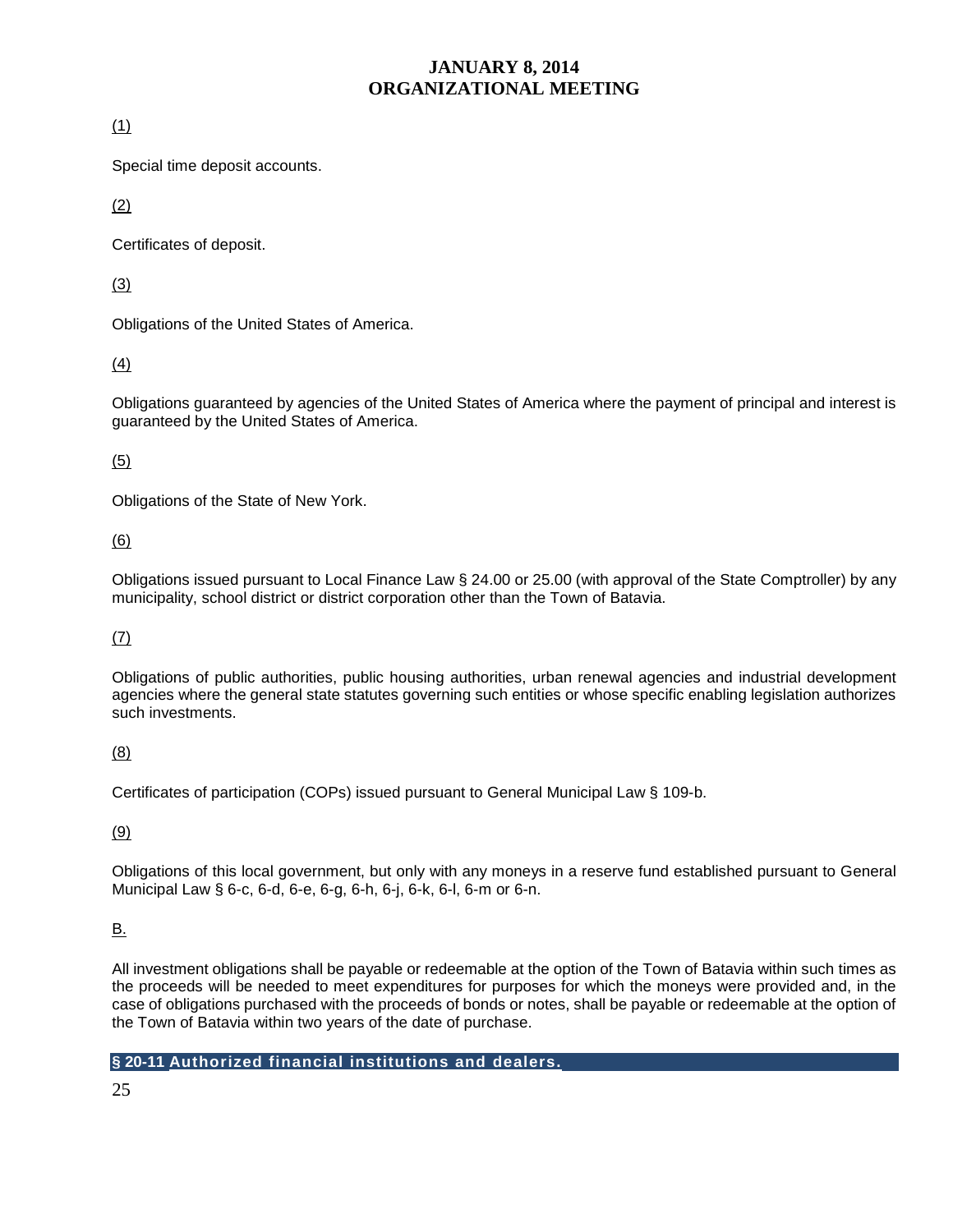The Town of Batavia shall maintain a list of financial institutions and dealers approved for investment purposes and establish appropriate limits to the amount of investments which can be made with each financial institution or dealer. All financial institutions with which the local government conducts business must be credit worthy. Banks shall provide their most recent Consolidated Report of Condition (Call Report) at the request of the Town of Batavia. Security dealers not affiliated with a bank shall be required to be classified as reporting dealers affiliated with the New York Federal Reserve Bank, as primary dealers. The Supervisor is responsible for evaluating the financial position and maintaining a listing of proposed depositories, trading partners and custodians. Such listing shall be evaluated at least annually.

#### **§ 20-12 [Purchase of investments.](http://www.ecode360.com/8980100#8980100)**

[A.](http://www.ecode360.com/8980101#8980101) 

The Supervisor is authorized to contract for the purchase of investments:

#### [\(1\)](http://www.ecode360.com/8980102#8980102)

Directly, including through a repurchase agreement, from an authorized trading partner.

#### [\(2\)](http://www.ecode360.com/8980103#8980103)

By participation in a cooperative investment program with another authorized governmental entity pursuant to Article 5G of the General Municipal Law where such program meets all the requirements set forth in the Office of the State Comptroller Opinion No. 88-46 and the specific program has been authorized by the governing board.

#### [\(3\)](http://www.ecode360.com/8980104#8980104)

By utilizing an ongoing investment program with an authorized trading partner pursuant to a contract authorized by the governing board.

#### [B.](http://www.ecode360.com/8980105#8980105)

All purchased obligations, unless registered or inscribed in the name of the local government, shall be purchased through, delivered to and held in the custody of a bank or trust company. Such obligations shall be purchased, sold or presented for redemption or payment by such bank or trust company only in accordance with prior written authorization from the officer authorized to make the investment. All such transactions shall be confirmed in writing to the Town of Batavia by the bank or trust company. Any obligation held in the custody of a bank or trust company shall be held pursuant to a written custodial agreement as described in General Municipal Law § 10.

#### [C.](http://www.ecode360.com/8980106#8980106)

The custodial agreement shall provide that securities held by the bank or trust company, as agent of and custodian for the local government, will be kept separate and apart from the general assets of the custodial bank or trust company and will not, in any circumstances, be commingled with or become part of the backing for any other deposit or other liabilities. The agreement shall describe how the custodian shall confirm the receipt and release of the securities. Such agreement shall include all provisions necessary to provide the local government a perfected interest in the securities.

#### **§ 20-13 [Repurchase agreements.](http://www.ecode360.com/8980107#8980107)**